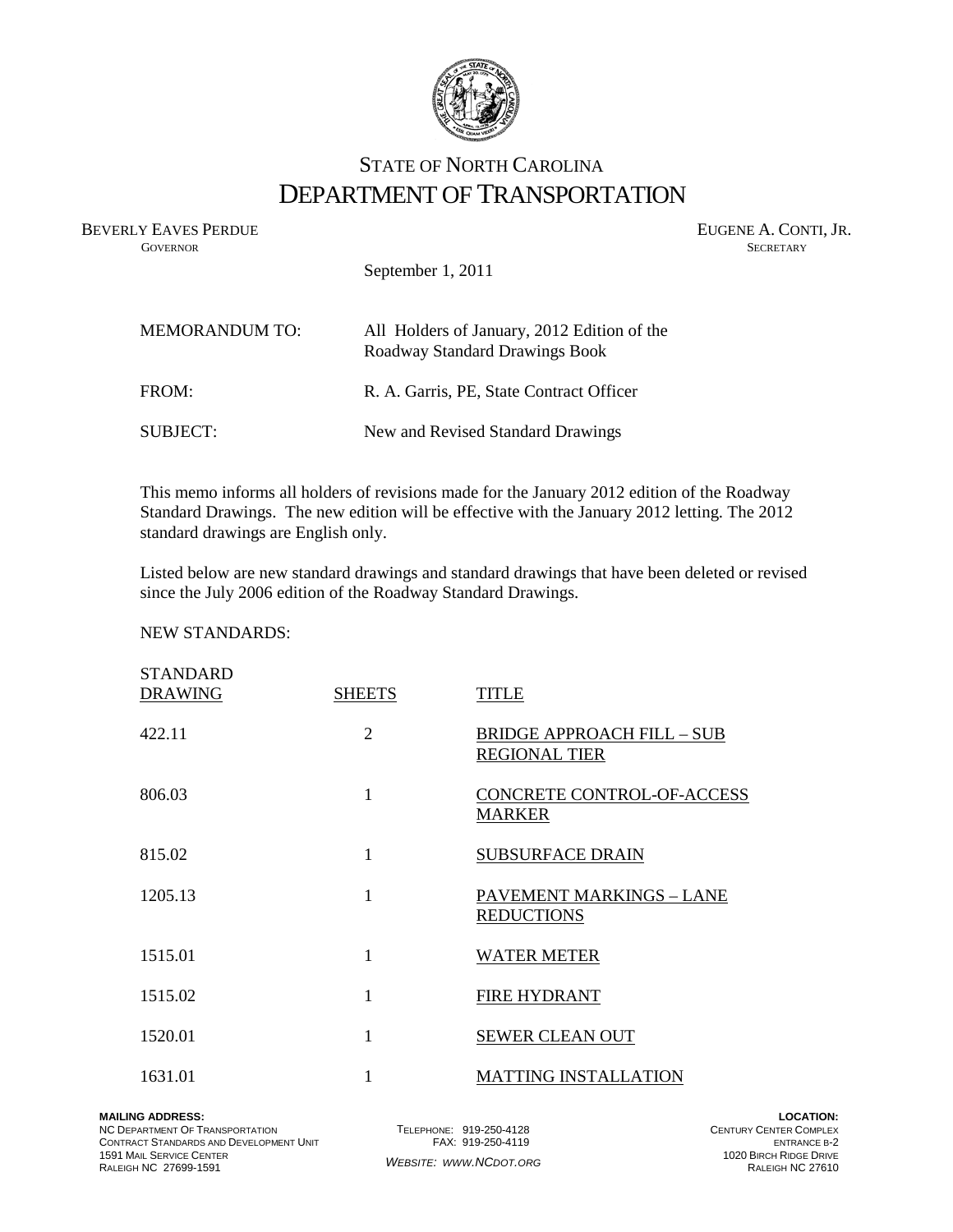| 1640.01                           | 1              | <b>COIR FIBER BAFFLE</b>                                                                                                                                                                                                                            |
|-----------------------------------|----------------|-----------------------------------------------------------------------------------------------------------------------------------------------------------------------------------------------------------------------------------------------------|
| 1645.01                           | $\mathbf{1}$   | TEMPORARY STREAM CROSSING                                                                                                                                                                                                                           |
| 1705.03                           | 1              | <b>SIGNAL HEADS - WIRE COLOR</b><br><b>CONVENTIONS</b>                                                                                                                                                                                              |
| 1736.01                           | 5              | SPREAD SPECTRUM RADIO                                                                                                                                                                                                                               |
| 1743.02                           | 1              | PEDESTALS - NORMAL DUTY TYPE II                                                                                                                                                                                                                     |
| 1743.03                           | 1              | PEDESTALS - HEAVY DUTY TYPE III                                                                                                                                                                                                                     |
| 1743.04                           | 1              | PEDESTALS - FOUNDATIONS                                                                                                                                                                                                                             |
| REVISED/DELETED STANDARDS:        |                |                                                                                                                                                                                                                                                     |
| <b>STANDARD</b><br><b>DRAWING</b> | <b>SHEETS</b>  | <b>TITLE</b>                                                                                                                                                                                                                                        |
| <b>DIVISION 2</b><br>200.02       | $\mathbf{1}$   | <b>METHOD OF CLEARING - METHOD II</b>                                                                                                                                                                                                               |
|                                   |                | - CHANGED NOTE IN PART SECTION C-C AND SECTION A-A                                                                                                                                                                                                  |
| 200.03                            | 1              | <b>METHOD OF CLEARING - METHOD III</b>                                                                                                                                                                                                              |
|                                   |                | - CHANGED NOTE IN PART SECTION C-C AND SECTION A-A                                                                                                                                                                                                  |
| 225.08                            | $\overline{2}$ | EARTH BERM MEDIAN PIER PROTECTION                                                                                                                                                                                                                   |
|                                   |                | - ROADWAY ITEM WAS ADDED TO 4" CONCRETE SLOPE PROTECTION                                                                                                                                                                                            |
| <b>DIVISION 3</b><br>300.01       | 3              | <b>METHOD OF PIPE INSTALLATION</b>                                                                                                                                                                                                                  |
| UNSUITABLE MATERIAL FOUNDATIONS.  |                | - METHOD 'A' NOTE WAS DELETED. TRENCH DIMENSIONS WERE<br>MODIFIED. A SHEET FOR RIGID PIPE, FLEXIBLE PIPE AND FILL HEIGHT<br>TABLES WERE ADDED. THE TRENCH WIDTHS WERE MODIFIED. THE FILL<br>MATERIAL WAS MODIFIED. ENGINGEERING FABRIC WAS ADDED TO |
| 300.02                            | 1              | <b>METHOD OF PIPE INSTALLATION -</b><br>METHOD 'B'                                                                                                                                                                                                  |

-DELETED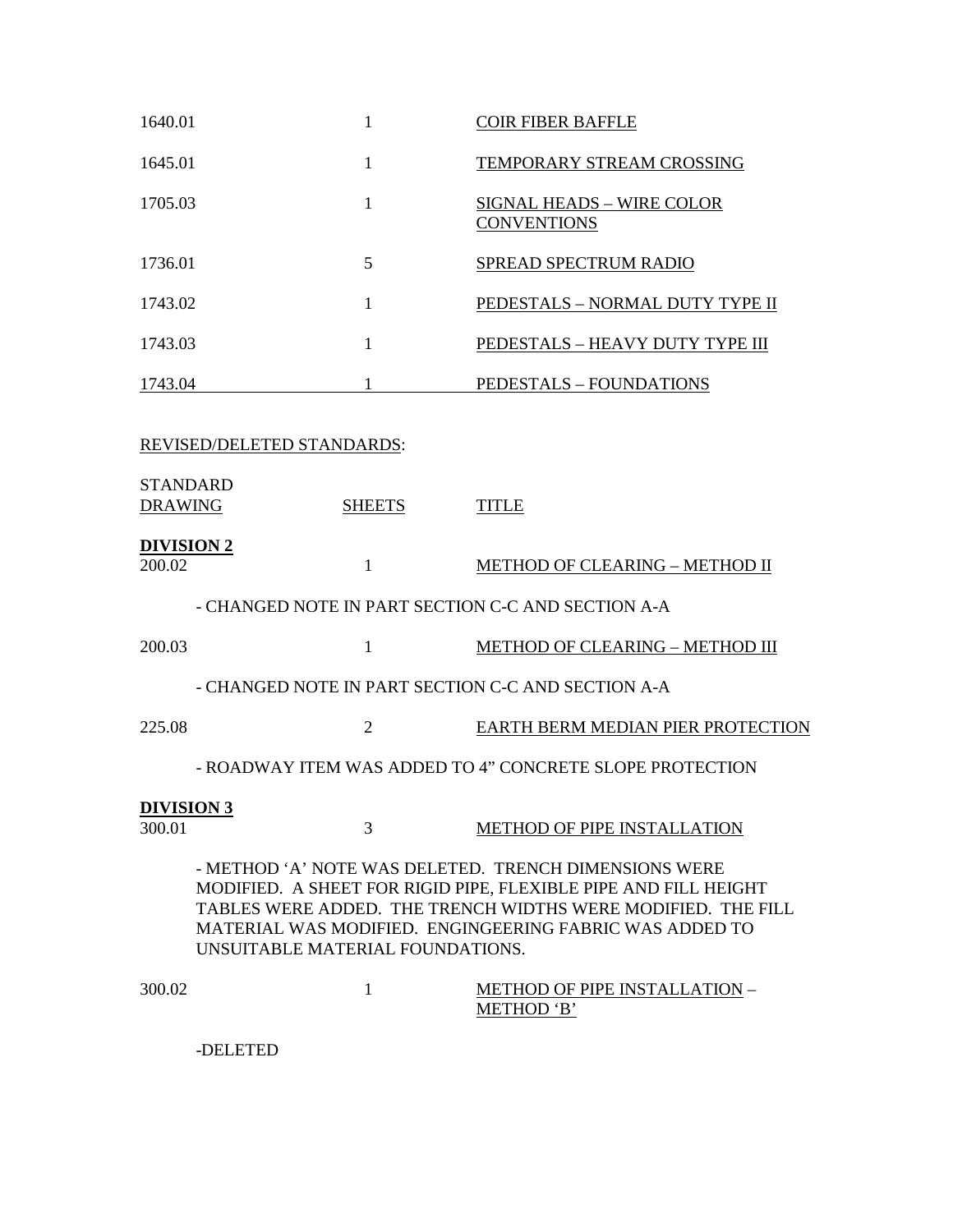| 300.03                      | -DELETED                                | $\mathbf{1}$   | METHOD OF STRUCTURAL PLATE PIPE<br><b>AND PIPE ARCH INSTALLATION -</b><br>METHOD 'A'                                                                                                         |
|-----------------------------|-----------------------------------------|----------------|----------------------------------------------------------------------------------------------------------------------------------------------------------------------------------------------|
| 300.04                      |                                         | $\mathbf{1}$   | METHOD OF STRUCTURAL PLATE PIPE<br>AND PIPE ARCH INSTALLATION -<br>METHOD 'B'                                                                                                                |
|                             | -DELETED                                |                |                                                                                                                                                                                              |
| 310.04                      |                                         | $\mathbf{1}$   | PARALLEL PIPE END SECTION -<br>PREFABRICATED STEEL SECTION FOR<br>15" TO 24" PIPE                                                                                                            |
|                             | -REMOVED NOTE AT THE BOTTOM OF THE PAGE |                |                                                                                                                                                                                              |
| <b>DIVISION 4</b>           |                                         |                |                                                                                                                                                                                              |
| 422.10                      |                                         | 5              | REINFORCED BRIDGE APPROACH FILLS                                                                                                                                                             |
|                             | CHART.                                  |                | -CHANGED THE NOTES FOR THE APPROACH SLAB LENGTHS, DELETED<br>SHEET 3 OF 7. DELETED SHEET 6 OF 7. REMOVED THE TRANSITION BRIDGE<br>RAIL FROM THE APPROACH SLAB. MODIFIED THE LAYERS OF FABRIC |
| <b>DIVISION 5</b><br>560.01 |                                         | $\mathbf{1}$   | METHOD OF SHOULDER CONSTRUCTION<br>- HIGH SIDE OF SUPERELEVATED CURVE<br>METHOD I (SHOULDERS UP TO 10')                                                                                      |
|                             |                                         |                | -ADDED 4' PAVED SHOULDER TO DETAIL. DELETED SHEET 2 OF 2.                                                                                                                                    |
| 560.02                      |                                         | 3              | METHOD OF SHOULDER CONSTRUCTION<br>- HIGH SIDE OF SUPERELEVATED CURVE<br>METHOD II (SHOULDERS UP TO 10')                                                                                     |
|                             |                                         |                | -ADDED 4' PAVED SHOULDER TO DETAIL AND REMOVED BREAK POINT AT<br>THE 5' POINT IN THE SHOULDER. DELETED SHEET 2. DELETED SHEET 4.                                                             |
| <b>DIVISION 6</b><br>645.01 |                                         | $\mathbf{1}$   | PAVEMENT REPAIRS - FOR SUPERPAVE<br><b>MIX TYPES</b>                                                                                                                                         |
|                             |                                         |                | -CHANGED THE SURFACE COURSE AND BASE COURSE TYPES AND DEPTHS.                                                                                                                                |
| <b>DIVISION 7</b><br>700.01 |                                         | $\overline{2}$ | <b>CONCRETE PAVEMENT JOINTS -</b>                                                                                                                                                            |
|                             |                                         |                | CONSTRUCTION AND CONTRACTION<br><b>JOINTS</b>                                                                                                                                                |

-CHANGED DETAILS AND NOTES ON BOTH SHEETS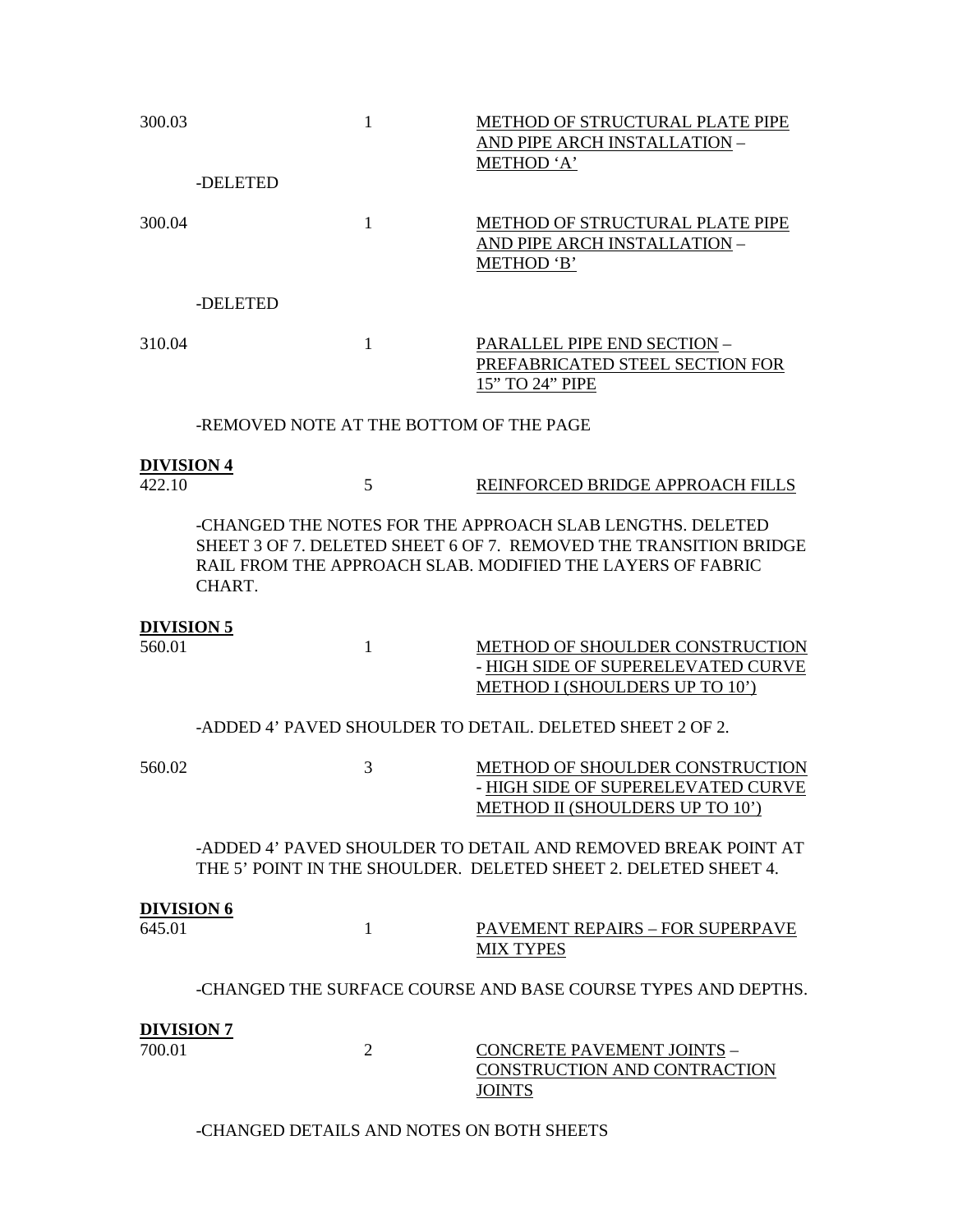| 700.03 |  | <b>DOWEL ASSEMBLY</b> |
|--------|--|-----------------------|
|--------|--|-----------------------|

# -CHANGED DOWEL ASSEMBLY DETAILS AND ADDED ISOMETRIC VIEW.

| <b>DIVISION 8</b> |                                                            |                                                                                                                                                                                         |
|-------------------|------------------------------------------------------------|-----------------------------------------------------------------------------------------------------------------------------------------------------------------------------------------|
| 838.80            | $\mathbf{1}$                                               | PRECAST CONCRETE ENDWALL - FOR<br>SINGLE 12" THRU 72" PIPE 90 DEGREE<br><b>SKEW</b>                                                                                                     |
|                   | -MODIFIED FIRST NOTE.                                      |                                                                                                                                                                                         |
| 840.35            | $\overline{2}$                                             | TRAFFIC BEARING GRATED DROP INLET<br>- FOR CAST IRON DOUBLE FRAME AND<br><b>GRATES</b>                                                                                                  |
|                   |                                                            | -CHANGED WALL CAVITY CONCRETE FROM CLASS 'M' TO CLASS 'B'.                                                                                                                              |
| 848.01            | 1                                                          | <b>CONCRETE SIDEWALK</b>                                                                                                                                                                |
|                   | -REMOVED CURB RAMP PLAN VIEW DETAIL                        |                                                                                                                                                                                         |
| 848.05            | 3                                                          | <b>CURB RAMP - PROPOSED CURB AND</b><br><b>GUTTER</b>                                                                                                                                   |
|                   | WIDTH FROM 3'-4" TO 4'. MODIFIED ALL THE NOTES ON SHEET 3  | -CHANGED STANDARD NAME FROM WHEELCHAIR RAMP TO CURB RAMP.<br>MODIFIED THE RAMPS TO SHOW A 4'x4' LANDING AT THE TOP OF THE<br>RAMP WITH TRANSITION TO SIDEWALK. WIDENED THE MINIMUM RAMP |
| 848.06            | 5                                                          | CURB RAMP – EXISTING CURB AND<br><b>GUTTER</b>                                                                                                                                          |
|                   | WIDTH FROM 3'-4" TO 4'. MODIFIED ALL THE NOTES ON SHEET 5. | -CHANGED STANDARD NAME FROM WHEELCHAIR RAMP TO CURB RAMP.<br>MODIFIED THE RAMPS TO SHOW A 4'x4' LANDING AT THE TOP OF THE<br>RAMP WITH TRANSITION TO SIDEWALK. WIDENED THE MINIMUM RAMP |
| 852.04            | $\mathbf{1}$                                               | <b>METHOD FOR PLACEMENT OF DROP</b><br><b>INLETS IN GRASSED MEDIAN (USING</b><br>1'-6" CURB & GUTTER)                                                                                   |
|                   | "CONCRETE TRANSITIONAL SECTION FOR DROP INLETS".           | -REMOVED CONCRETE APRON NOTE. CHANGED PAY LIMITS NAME TO                                                                                                                                |
| 852.05            | $\mathbf{1}$                                               | <b>MEDIAN CURB FOR CATCH BASIN</b>                                                                                                                                                      |
|                   |                                                            | -REMOVED CONCRETE APRON NOTE. CHANGED PAY LIMITS NAME TO                                                                                                                                |

"CONCRETE TRANSITIONAL SECTION FOR CATCH BASINS".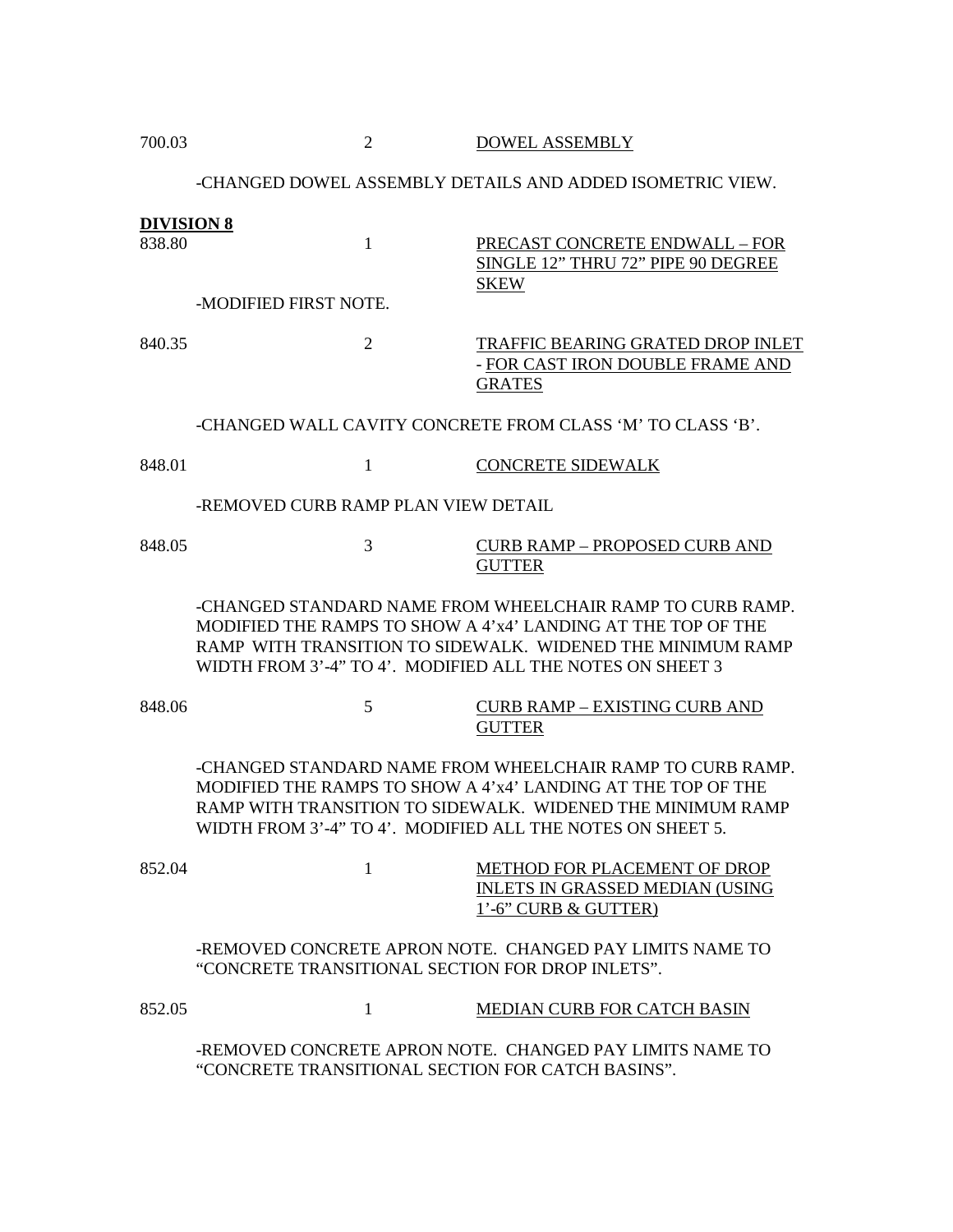### 852.06 1 METHOD FOR PLACEMENT OF DROP INLETS IN CONCRETE ISLANDS

-REMOVED CONCRETE APRON NOTE. CHANGED PAY LIMITS NAME TO "CONCRETE TRANSITIONAL SECTION FOR DROP INLETS".

# 862.01 12 GUARDRAIL PLACEMENT

-SHEET 2: ADDED DETAIL OF GUARDRAIL AT MEDIAN SIGN SUPPORT.

-SHEET 11: MODIFIED THE NOTE FOR SEALING THE ABC TO CRS-2P EMULSION. ALL SHEETS: MODIFIED MOUNTING HEIGHT OF GUARDRAIL FROM 1'-9" TO 1'-11".

862.02 7 GUARDRAIL INSTALLATION

-ALL SHEETS: MODIFIED MOUNTING HEIGHT OF GUARDRAIL FROM 1'-9" TO 1'-11".

862.03 7 STRUCTURE ANCHOR UNITS

-SHEET 1: CHANGED MOUNTING HEIGHT OF TYPE III FROM 1'-9" TO 1'-11" ON BAR METAL RAIL BRIDGE RAIL.

-SHEET 2: TYPE III UNIT FOR SINGLE SLOPE BRIDGE RAIL – SUB REGIONAL TIER STRUCTURES.

-SHEET 3: TYPE III ANCHOR UNIT DETAILS AND MOUNTING HEIGHTS

-SHEET 4: B-77 ANCHOR UNIT. CHANGED THE MOUNTING HEIGHT FROM 1'- 9" TO 1'-11".

-SHEET 5: B-77 ANCHOR UNIT DETAILS

-SHEET 6: B-83 ANCHOR UNIT DETAILS

-SHEET 7: ANCHORING FOR GUARDRAIL POST ON BOX CULVERTS.

#### **DIVISION 9**

901.10 2 TYPE 'A' SIGNS – WELDED STUD **CONSTRUCTION** 

-SHEET 1: REMOVED DETAIL "A" & SECTION A-A, MOVED TO 901.10 SHEET 2 W/NOTES. CHANGED VERBIAGE OF NOTE #5 AND NOTE #6, NOTES #9-16 CHANGED SEQUENCE, ADDED NOTE #17 AND 18 FOR CLARIFICATION DUE TO CURRENT FABRICATION PROCEDURE REQUIRING THRU BOLTS FOR PANELS ON OH SIGNS (SAFETY CONCERNS).

-SHEET 2: CHANGED DRAWINGS TO REFLECT THRU BOLT DETAIL FOR OH SIGN PANEL TO COMPLY WITH CURRENT FABRICATION PROCEDURES.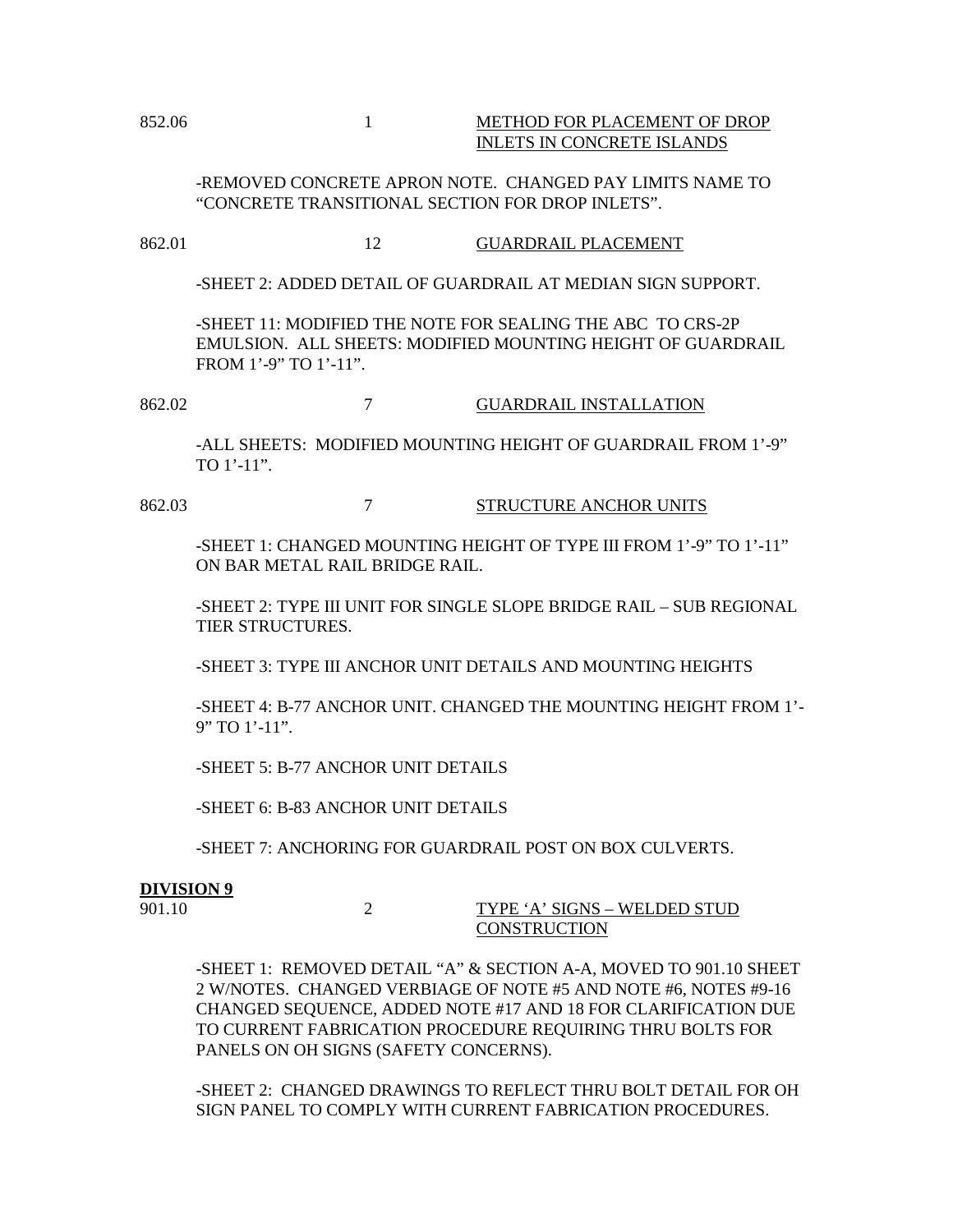# 901.20 1 TYPE 'B' SIGNS – WELDED STUD CONSTRUCTION

-CHANGED DRAWING, ADDED DETAIL FOR CLARIFICATION, ADDED NOTES #10 AND 11 SPECIFYING THE REQUIREMENTS OF PLACING NYLON WASHERS UNDER HEAD OF THRU BOLTS AND CLARIFYING MAX. AND MIN. GAP ALLOWED FOR THRU BOLTS.

901.30 1 1 VHB TAPE CONSTRUCTION – FOR TYPE 'A' SIGNS

### -DELETED FROM STANDARDS DRAWINGS

901.40 1 VHB TAPE CONSTRUCTION – FOR TYPE 'B' SIGNS

# -DELETED FROM STANDARDS DRAWINGS

901.60 1 1 RIVET SPACING FOR OVERLAYED SIGNS

-ADDED NOTE

901.80 1 SIGN MOUNTING DETAILS-TYPE A AND TYPE B SIGNS

- CLEARED UP DUPLICATION IN NOTE #2, ADDED NOTE #4 FOR CLARIFICATION OF MOUNTING BOLTS SPECS AND THEIR GALVANIZATION REQUIREMENTS. CHANGED SIGN SUPPORTS SECTION TABLE TO INCLUDE NEW SIZES (ASSHTO COMPLIANCE).

903.10 3 GROUND MOUNTED SIGN SUPPORTS

- SHEET 1: CHANGED DETAILS OF THE DRAWINGS TO MATCH UP WITH TABLE REFERENCE ON 903.10 SHEET #2

-SHEET 2: CHANGED TABLE TO ACCOMMODATE NEW POST SIZES AND ADDED FOUNDATION DATA TABLE (ASSHTO COMPLIANCE).

-SHEET 3: REMOVED HINGE CONNECTION TORQUE CHART. ADDED VERBIAGE TO NOTE #5. UPDATED NOTE #3 TO COMPLY WITH ASTM GALV SPEC.

903.20 2 WOOD SIGN POST

-SHEET 1: REMOVED LVL DRILLING DETAIL.

-SHEET 2: ADDED DIMENSIONS TO ALUMINUM SHIMS.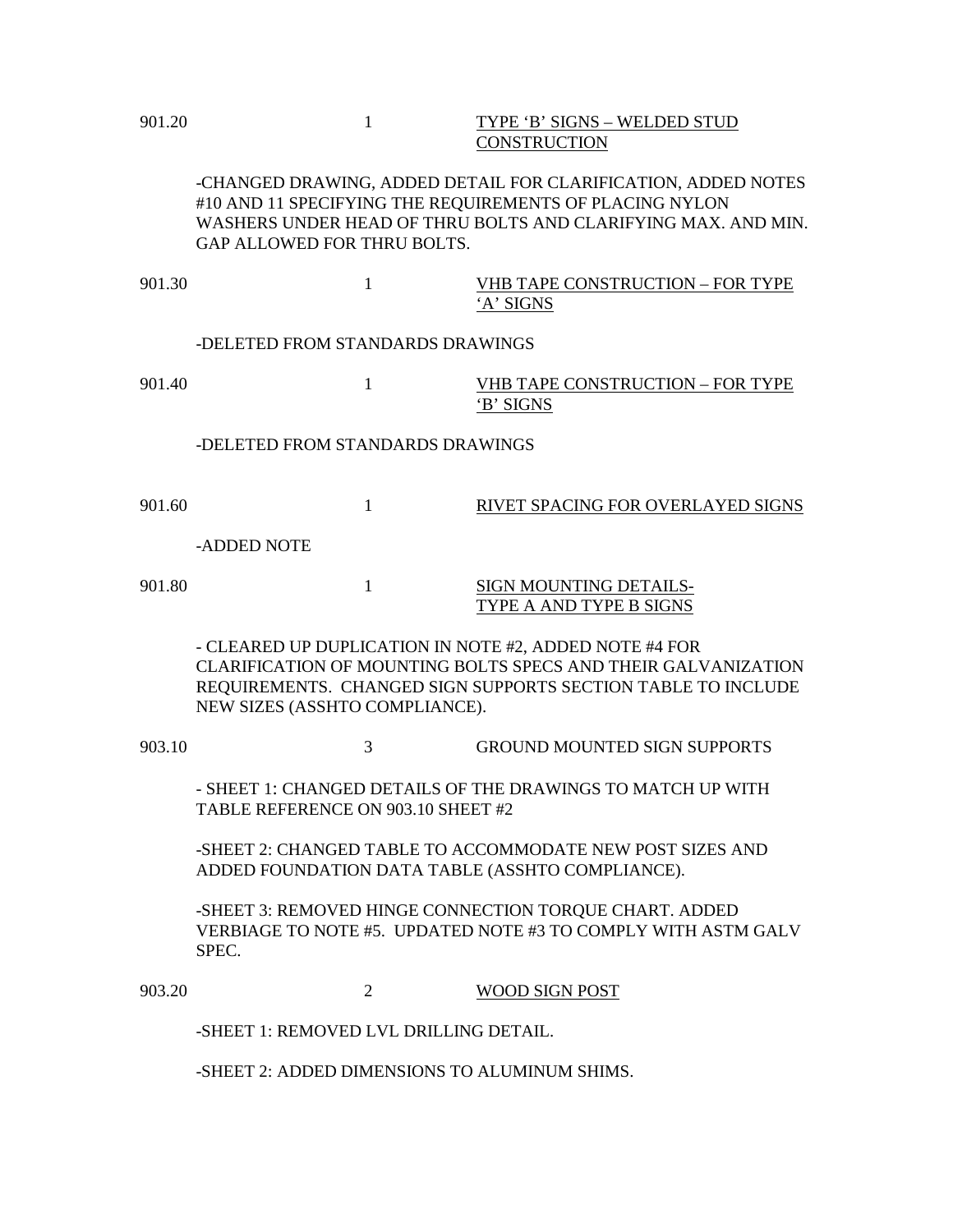| 903.30                        |                                                                                                 | $\mathbf{1}$   | <b>BARRIER SIGN SUPPORT ASSEMBLY</b>                             |
|-------------------------------|-------------------------------------------------------------------------------------------------|----------------|------------------------------------------------------------------|
|                               | - ADDED DIMENSIONS TO ALUMINUM SHIMS.                                                           |                |                                                                  |
| 904.40                        |                                                                                                 | 1              | MILEPOST AND PLACEMENT                                           |
|                               | DETAILS DRAWINGS FOR CLARIFICATION.                                                             |                | - CHANGED .08" TO READ .080". ADDED '2# U CHANNEL' UNDER POST    |
| 904.50                        |                                                                                                 | $\overline{2}$ | MOUNTING OF TYPE 'D', 'E' AND 'F'<br>SIGNS ON U-CHANNEL POSTS    |
|                               | -SHEET 1: REMOVED NOTE #4                                                                       |                |                                                                  |
|                               | CHANNEL POST.                                                                                   |                | -SHEET 2: REMOVED DETAIL DRAWINGS REFERRING TO SPLICING STEEL U- |
| 905.10                        |                                                                                                 | $\overline{2}$ | LIGHTING SYSTEM FOR OVERHEAD SIGN<br><b>ASSEMBLIES</b>           |
|                               | -DELETED FROM STANDARD DRAWINGS                                                                 |                |                                                                  |
| <b>DIVISION 11</b><br>1101.01 |                                                                                                 | 3              | WORK ZONE ADVANCE WARNING SIGNS                                  |
|                               | -SHEET 1: ALL NEW INFORMATION<br>-SHEET 2: ALL NEW INFORMATION<br>-SHEET 3: ALL NEW INFORMATION |                |                                                                  |

#### 1101.02 15 TEMPORARY LANE CLOSURES

-SHEET 1: REMOVED 50' MIN. FROM BUFFER SPACE. ADDED "REFER TO ROADWAY STANDARD DRAWING 1180.01 FOR SKINNY DRUM REQUIREMENTS" IN GENERAL NOTES FOR FLAGGER OPERATIONS, NOTE #7. CHANGED "…IN ADVANCE OF THE FLAGGER WHERE INTERSECTIONS ARE SIGNALIZED AND PLACE SIGNALS IN THE FLASH MODE." TO "…IN ADVANCE OF THE FLAGGER. FOR SIGNALIZED INTERSECTIONS PLACE SIGNALS IN THE FLASH MODE AND RECOMMEND THE USE OF LAW ENFORCEMENT." IN GENERAL NOTES FOR FLAGGER OPERATIONS. REMOVED EXISTING GENERAL NOTES FOR FLAGGER OPERATIONS NOTE #9. ADDED NEW GENERAL NOTES FOR FLAGGER OPERATIONS NOTES #9 & #10. REMOVED "(NOTE: CONES ARE ALWAYS REQUIRED IN THE UPSTREAM AND DOWNSTREAM TAPERS.)" FROM GENERAL NOTES FOR PILOT CAR OPERATIONS, NOTE #2 AND MADE IT NOTE #3.

- SHEET 2: REPLACED SIGN W20-17 WITH R3-2. REPLACED SIGN W1-4L WITH W24-1B. ADDED "REFER TO ROADWAY STANDARD DRAWING 1180.01 FOR SKINNY DRUM REQUIREMENTS." TO GENERAL NOTE #6. ADDED GENERAL NOTE #7.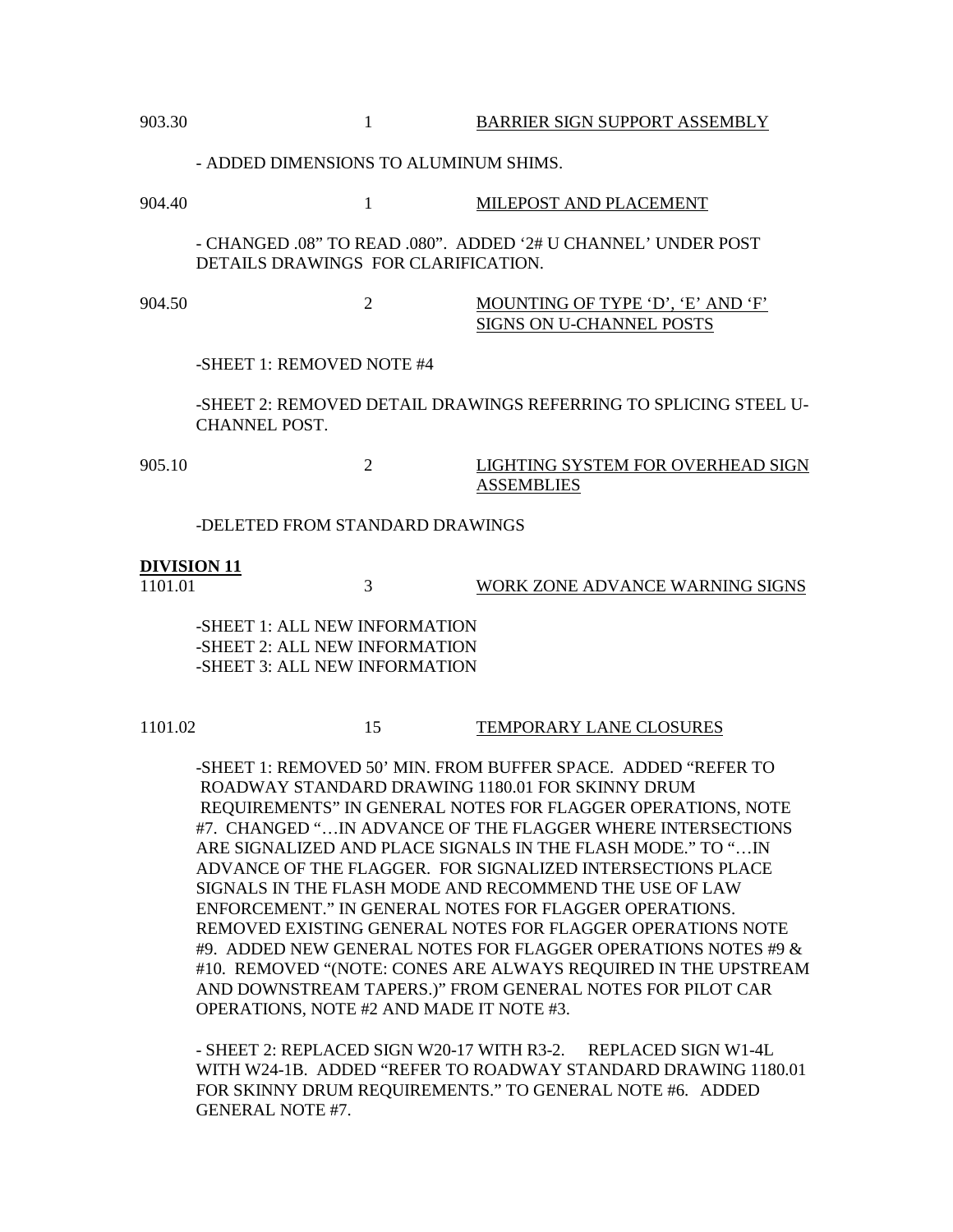-SHEET 3: ADDED "(FOR ROADWAYS < 60 MPH)" TO THE TITLE BLOCK. REMOVED TRUCK MOUNTED FAB, REPLACED 50' MINIMUM DISTANCE PAST WORK AREA AND 100' DOWNSTREAM DRUM TAPER WITH 200' MIN. RUNOUT DISTANCE, AND REMOVED SIGN W4-2 OPTION WITH MINI-SKIPS ON BOTH LEFT AND RIGHT DETAILS. REPLACED ½ MILE MINIMUM INITIAL PLACEMENT FOR CMS WITH 1MILE. REMOVED "BUFFER SPACE AND" FROM GENERAL NOTE #3. REMOVED "SHEETS 1 & 4" AND ADDED "BUFFER SPACE" TO GENERAL NOTE #4. UPDATED SHEET NUMBERS FOR GENERAL NOTE #5. REMOVED "TMIA'S ARE REQUIRED ONLY WHEN A BUFFER SPACE CANNOT BE ATTAINED, OR WHEN DIRECTED BY THE ENGINEER OR THE PLANS. WHEN USED" AND ADDED "AND CONTINUOUSLY ADVANCE TMA'S AS WORK PROGRESSES." TO GENERAL NOTE #7. REPLACED FIRST "1/2" WITH "1" ON GENERAL NOTE #8. REMOVED EXISTING GENERAL NOTE #9 AND REPLACED WITH "DO NOT EXCEED A 2 MILE LANE CLOSURE LENGTH UNLESS OTHERWISE SHOWN IN THE TMP OR AS DIRECTED BY THE ENGINEER.".

-SHEET 4: THIS IS A NEW SHEET THAT RESEMBLES SHEET 3, BUT TITLE BLOCK HAS "(FOR ROADWAYS  $\geq 60$  MPH)" ADDED. ALSO, THE ABC STANCES HAVE BEEN REPLACED WITH NUMERICAL VALUES. ADDED ADDITIONAL FAB AND DRUM SHOULDER TAPER FROM THE ORIGINAL SHEET 3. ALL CHANGES TO GENERAL NOTES FROM ORIGINAL SHEET 3 ARE REFLECTED ON THIS NEW SHEET.

-SHEET 5: NEW SHEET

-SHEET 6: NEW SHEET

-SHEET 7: FORMERLY SHEET 4. REVISED DETAIL OF SIGN PLACEMENT.

-SHEET 8: ADDED TRUCK MOUNTED FAB, REPLACED 50' DISTANCE PAST WORK AREA AND 100' DOWNSTREAM DRUM TAPER WITH 200' MIN. RUNOUT DISTANCE, AND REMOVED SIGN W4-2 OPTION WITH MINI-SKIPS ON BOTH LEFT AND RIGHT DETAILS. ADDED ADDITIONAL FAB AND DRUM SHOULDER TAPER. REPLACED 2 MILE +/- DISTANCE FROM CMS TO FIRST FAB WITH 1 MILE DISTANCE FROM CMS TO FIRST STATIC SIGN. REPLACED 2 MILES IN CMS WITH XX MILES. REPLACED EXISTING GENERAL NOTE #2 WITH "THE FIRST FLASHING ARROW BOARDS ARE NOT REQUIRED ON  $FACILITIES < 55 MPH."$ 

-SHEET 9: FORMERLY SHEET 6. REPLACE SIGN CODE SP99288 WITH W4-5P. REPLACED "CONTACT THE WORK ZONE TRAFFIC CONTROL UNIT FOR FURTHER GUIDANCE." WITH "CLOSE RAMP AS DIRECTED BY THE ENGINEER." ON GENERAL NOTE #3. UPDATED SIGN CODE IN GENERAL NOTE #5.

-SHEET 10: REMOVED "200' MINIMUM" FROM "OPENING FOR EXIT RAMP" DISTANCE. REPLACED 5 WITH 7 IN GENERAL NOTE #2. ADDED GENERAL NOTE #3.

-SHEET 11 – NEW SHEET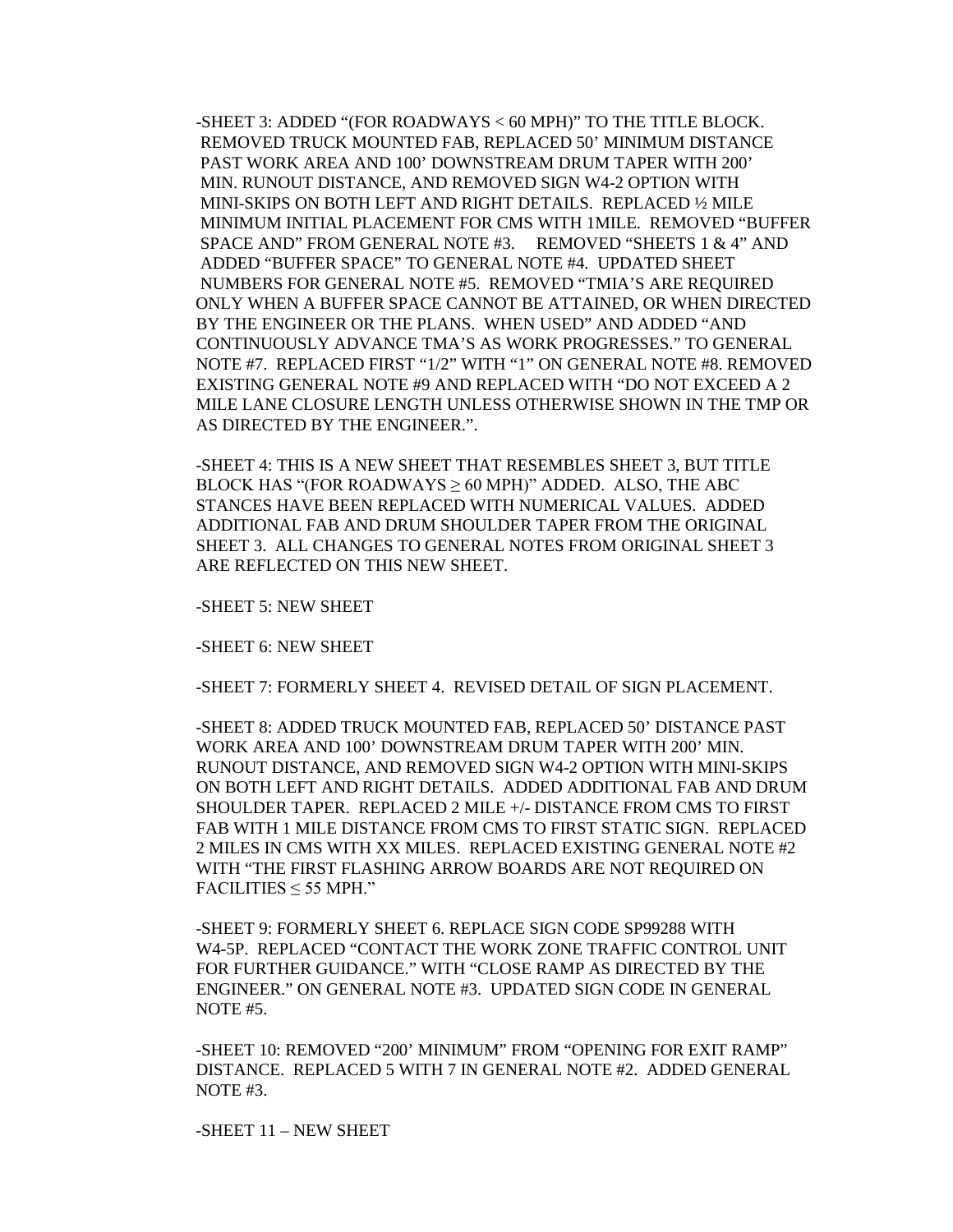-SHEET 12 – NEW SHEET -SHEET 13 – NEW SHEET -SHEET 14 – NEW SHEET -SHEET 15 – NEW SHEET

#### 1101.03 9 TEMPORARY ROAD CLOSURES

-SHEET 2: REPLACED SP-4L & R WITH R3-2. REMOVED R1-3 PLAQUE.

-SHEET 3: W1-5 SHOULD BE REPLACED WITH W24-1.

-SHEET 4: ADDED ADDITIONAL FAB AND DRUM SHOULDER TAPER, REMOVED SIGN W4-2 OPTION WITH MINI-SKIPS ON BOTH LEFT AND RIGHT DETAILS. REPLACED 2 IN CMS WITH XX ON CMS ON LEFT SIDE OF PAGE. ADDED "SEE ROADWAY PLANS" TO CROSSOVER DISTANCE. REPLACED "DEEMED NECESSARY" WITH "DIRECTED" AND "UNLESS ADDITIONAL CHANGEABLE MESSAGE SIGNS ARE USED." IN GENERAL NOTE #5. ADDED GENERAL NOTE #7.

-SHEET 5: ADDED "SEE ROADWAY PLANS" TO CROSSOVER DISTANCE.

-SHEET 6: ADDED "≤ 55MPH" TO TITLE BLOCK. ADDED "SEE ROADWAY PLANS" TO CROSSOVER NOTE. REPLACED 2 IN CMS WITH XX AND REMOVED SIGN W4-2 OPTION WITH MINI-SKIPS ON BOTH LEFT AND RIGHT DETAILS. REMOVED EXISTING GENERAL NOTES 5 THRU 9. ADDED NEW GENERAL NOTES 5 AND 6.

-SHEET 7: ADDED ADDITIONAL FAB AND DRUM SHOULDER TAPER, 2 TMA'S, AND REMOVED SIGN W4-2 OPTION WITH MINI-SKIPS. REPLACED SIGN M4-10R WITH SIGN W1-6R ON BARRICADE. REPLACED SIGN SP03364 WITH SIGN G21-65 WITH DIMENSIONS 120" X 48". REPLACED "POLICE OFFICERS" WITH "LAW ENFORCEMENT" IN GENERAL NOTE #2. ADDED "AND RECOMMEND THE USE OF LAW ENFORCEMENT." TO GENERAL NOTE #3. REMOVED EXISTING GENERAL NOTE #4. REMOVED LAST SENTENCE FROM NEW GENERAL NOTE #4 (FORMERLY #5). REMOVED EXISTING GENERAL NOTES 6 AND 7. ADDED NEW GENERAL NOTES 5 AND 6.

-SHEET 8: REMOVED SIGN W20-1. REPLACED DISTANCE TEXT "2 X POSTED SPEED (IN FEET)" WITH "BUFFER SPACE" . REPLACED SIGN W20-7B WITH SIGN W3-4. ADDED GENERAL NOTE #5.

-SHEET 9: REMOVED SIGN W20-1 AND G20-4. REMOVED DETAIL OF SIGNS MOUNTED ON REAR OF PILOT CARS DETAIL. REMOVED DETAIL OF SIGNS MOUNTED ON REAR OF PILOT CARS AND PLACED SIGNS IN DRAWING. ADDED FAB 'CAUTION MODE' SYMBOL AND MODIFIED PILOT VEHICLE PLACEMENT AND PATTERN. MODIFIED PILOT VEHICLE DETAIL NOTES. ADDED "INSTALLATION OF LANE CLOSURES," TO GENERAL NOTE #1. ADDED GENERAL NOTE #2. ADDED "UNLESS OTHERWISE SPECIFIED IN PLANS OR PERMITTED BY THE ENGINEER." TO GENERAL NOTE #3 (FORMERLY 2). ADDED "PLACE ALL NECESSARY SIGNING BEFORE IMPLEMENTING THE ROLLING ROAD BLOCK." TO GENERAL NOTE #4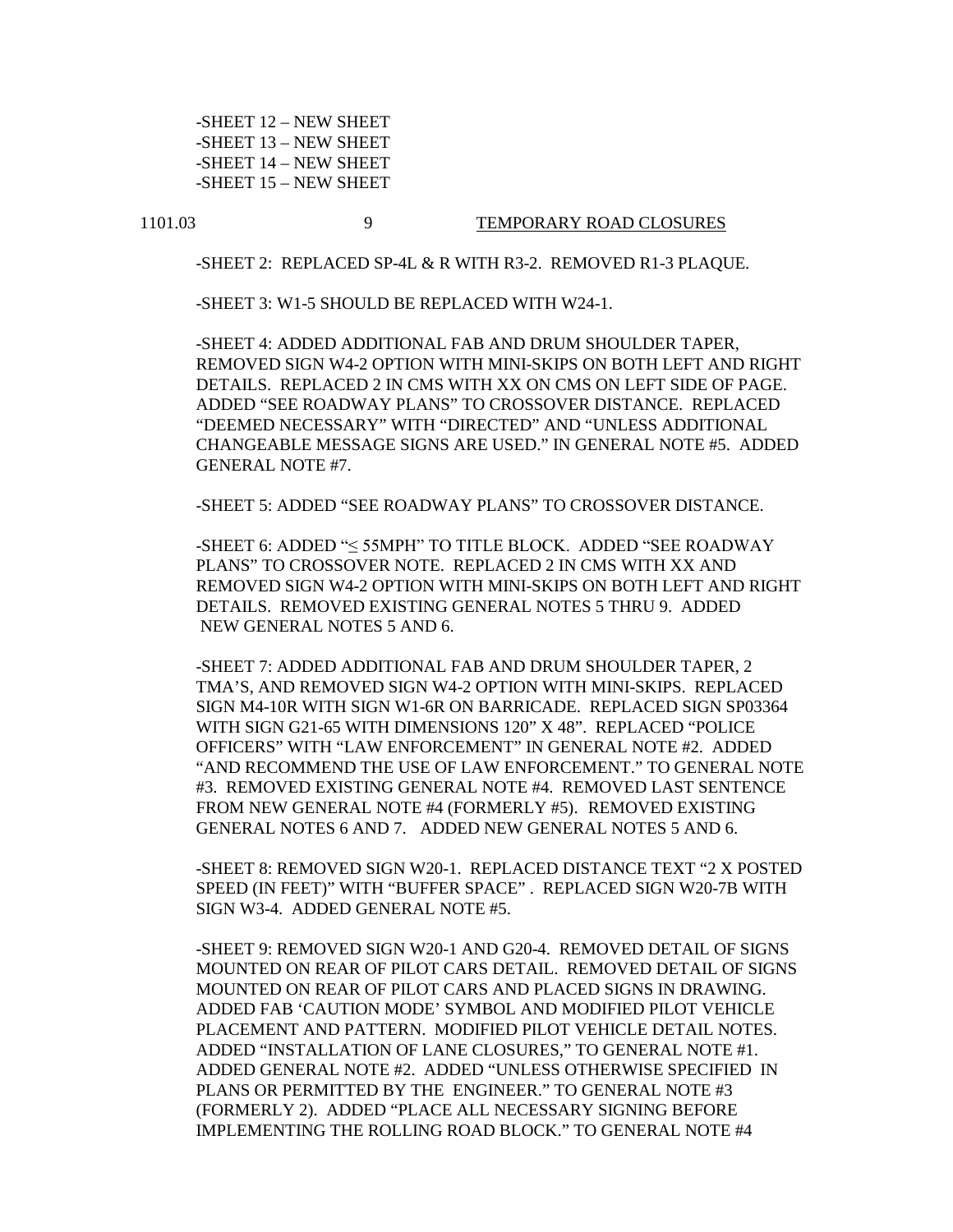(FORMERLY #3). REMOVED "PLACE CHANGEABLE MESSAGE SIGN EITHER IN THE MEDIAN OR ON THE OUTSIDE OF THE TRAVELWAY, AS DIRECTED BY THE ENGINEER." FROM GENERAL NOTE #5(FORMERLY 4). RE- WORDED GENERAL NOTE #6 (FORMERLY 5). ADDED GENERAL NOTES 7 THRU 9.

-DETAIL 1: REPLACED "55 MPH OR ABOVE" WITH "≥ 60 MPH" IN DETAIL TITLE. REMOVED B DISTANCE, AND REPLACED A DISTANCE WITH NUMERICAL VALUES. ADDED WORK AREA AND REPLACED 50' THE DOWNSTREAM DISTANCE WITH 100'. REMOVED SIGN W20-1. -DETAIL 2: REPLACED "55 MPH OR LESS" WITH "≤ 55 MPH" IN DETAIL TITLE. REMOVED C DISTANCE. ADDED WORK AREA AND 50' DOWNSTREAM DISTANCES. REMOVED SIGN W20-1. -DETAIL 3: REPLACED "TWO LANE, TWO WAY" WITH "UNDIVIDED" IN

DETAIL TITLE. ADDED WORK AREA AND 50' DOWNSTREAM DISTANCES. REWORDED GENERAL NOTE #4.

1101.05 1 WORK ZONE VEHICLE ACCESSES

- ACCESS THROUGH TEMPORARY BARRIER DETAIL: ADDED "BARRIER GAP" TO 200 MAX NOTE AND REMOVED \*\* WITH NOTE. REPLACED ++ WITH "FOR LEFT LANE CLOSURE SEE STD. 1101.02, SHEET 3". REPLACED "EXPOSED END OF BARRIER IS WITHIN 30' OF EDGE OF TRAVEL WAY" WITH "BARRIER GAP IS  $> 0$ " IN CRASH CUSHION NOTE. ADDED "FOR FLAGGERS." TO GENERAL NOTE #6.

1101.11 4 TRAFFIC CONTROL DESIGN TABLES

-SHEET 1: MODIFIED 100 FEET MAXIMUM TAPER LENGTH CRITERIA WITH 50 - 100 FEET MAXIMUM FOR TWO-WAY TRAFFIC TAPER. MODIFIED 100 FEET PER LANE TAPER LENGTH CRITERIA WITH 100 FEET MAXIMUM FOR DOWNSTREAM TAPER. RE-DREW QUICK REFERENCE TABLE.

-SHEET 2: MERGED TABLES INTO ONE.

-SHEET 3: UPDATED TABLE. ADDED GENERAL NOTE #1. REPLACED "NORMALLY," WITH "THE PRIMARY USE OF" IN GENERAL NOTE #3 (FORMERLY #2).

-SHEET 4: ADDED GENERAL NOTE #1.

1110.01 3 STATIONARY WORK ZONE SIGNS

-SHEET 1: 42" MINIMUM EMBEDMENT DIMENSION CHANGED TO 36" – 42". ADDED NOTE FOR NYLON WASHER IN ASSEMBLY DETAIL. ADDED "WOOD OR U-CHANNEL SUPPORTS. PERFORATED SQUARE TUBING SUPPORT SYSTEMS MAY SUPPORT LARGER AREAS ON A SINGLE SUPPORT. FOLLOW MANUFACTURE'S RECOMMENDATIONS. THESE SYSTEMS SHALL BE NCHRP 350 COMPLIANT AND NC DOT APPROVED." TO GENERAL NOTE #2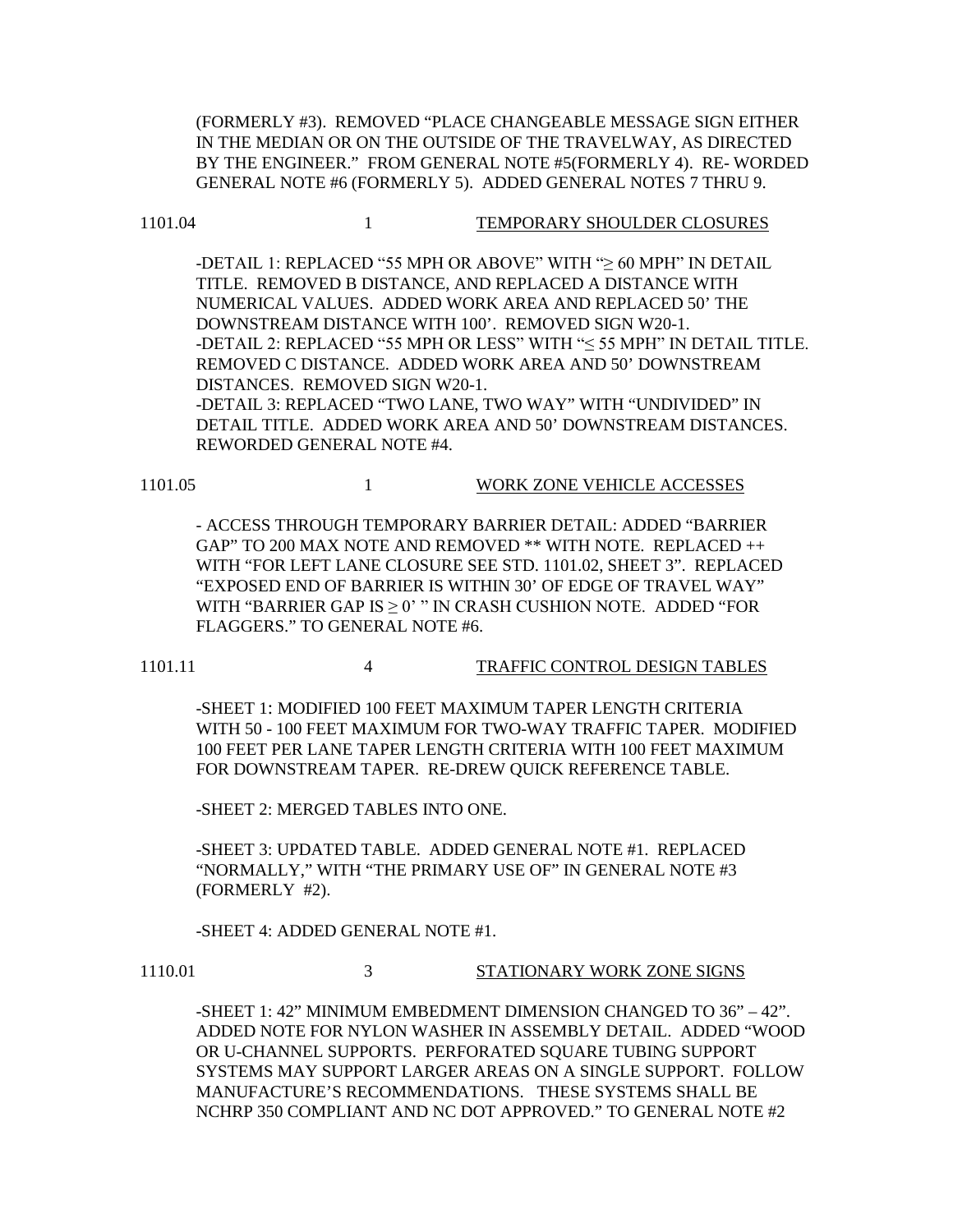-SHEET 2: NEW SHEET -SHEET 3: NEW SHEET

#### 1110.02 1 PORTABLE WORK ZONE SIGNS

- MOUNTING HEIGHT DIMENSIONS NOTE REVISED. REPLACED "NORTH CAROLINA'S APPROVED PRODUCTS LIST OR ACCEPTED AS TRAFFIC QUALIFIED BY THE WORK ZONE TRAFFIC CONTROL UNIT." WITH "THE DEPARTMENT'S APPROVED PRODUCTS LIST AT HTTPS://APPS.DOT.STATE.NC.US/VENDOR/APPROVEDPRODUCTS." ON GENERAL NOTE #3.

1115.01 1 FLASHING ARROW BOARDS

- REMOVED PANEL TYPES A & B FROM FLASHING ARROW BOARD TYPE TABLE. ADDED MOVING CHEVRON TO FLASHING ARROW BOARD MODES. REMOVED EXISTING GENERAL NOTE #2. ADDED GENERAL NOTE #5.

1130.01 1 DRUM

- DRUM STRIPE WIDTH DIMENSION CHANGED FROM 6" – 8" TO 6". REVISED SHADING ON DRUM. REVISED DRUM DETAIL NOTES. ADDED THIRD NOTE TO TIRE BALLAST DETAIL. REMOVED 21 ¾ DIMENSION FROM TIRE BALLAST DETAIL. ADDED GENERAL NOTES 3-5.

1135.01 1 CONES

- 28" CONE DETAIL: REPLACED 14 ½ " BASE WIDTH WITH 13 ¾ ". 36" CONE: REPLACED "EXPRESSWAYS" WITH "INTERSTATES" UNDER 36" LABEL. ADDED GENERAL NOTES 2 AND 3.

1145.01 1 BARRICADES – TYPE III

- UPDATED "SEE NOTE 7" WITH "SEE NOTE 6". REPLACED "FOR TYPE III BARRICADES MAY BE" WITH "MAY BE CONSTRUCTED OF APPROVED COMPOSITE," AND "RAILS" WITH "MATERIAL" ON GENERAL NOTE #1. ALSO, THE LAST SENTENCE WAS REMOVED. "FOR CATEGORY II DEVICES" WAS ADDED TO GENERAL NOTE 2. GENERAL NOTE 4 WAS REVISED. REPLACED ", VIII, OR IX" WITH "OR HIGHER PRISMATIC" ON GENERAL NOTE 5. "FOR CATEGORY II DEVICES" WAS ADDED TO GENERAL NOTE 6. THE LAST SENTENCE WAS REMOVED FROM GENERAL NOTE 9 AND ADDED AS NEW GENERAL NOTE 10. GENERAL NOTE 11 REVISED TO REFER TO WEBSITE. ADDED "OR OTHER APPROVED BALLASTING METHODS" AND "FOR BALLASTING." REMOVED FROM GENERAL NOTE 13.

1150.01 1150.01 1 FLAGGING DEVICES

- REPLACED "TO DAYLIGHT HOURS" WITH "FROM DUSK TO DAWN" AND REMOVED "NON" FROM NOTE FOR STOP/SLOW PADDLE DETAIL. ELIMINATED FLASHLIGHT DETAIL. ADDED FLAGGER AND PADDLE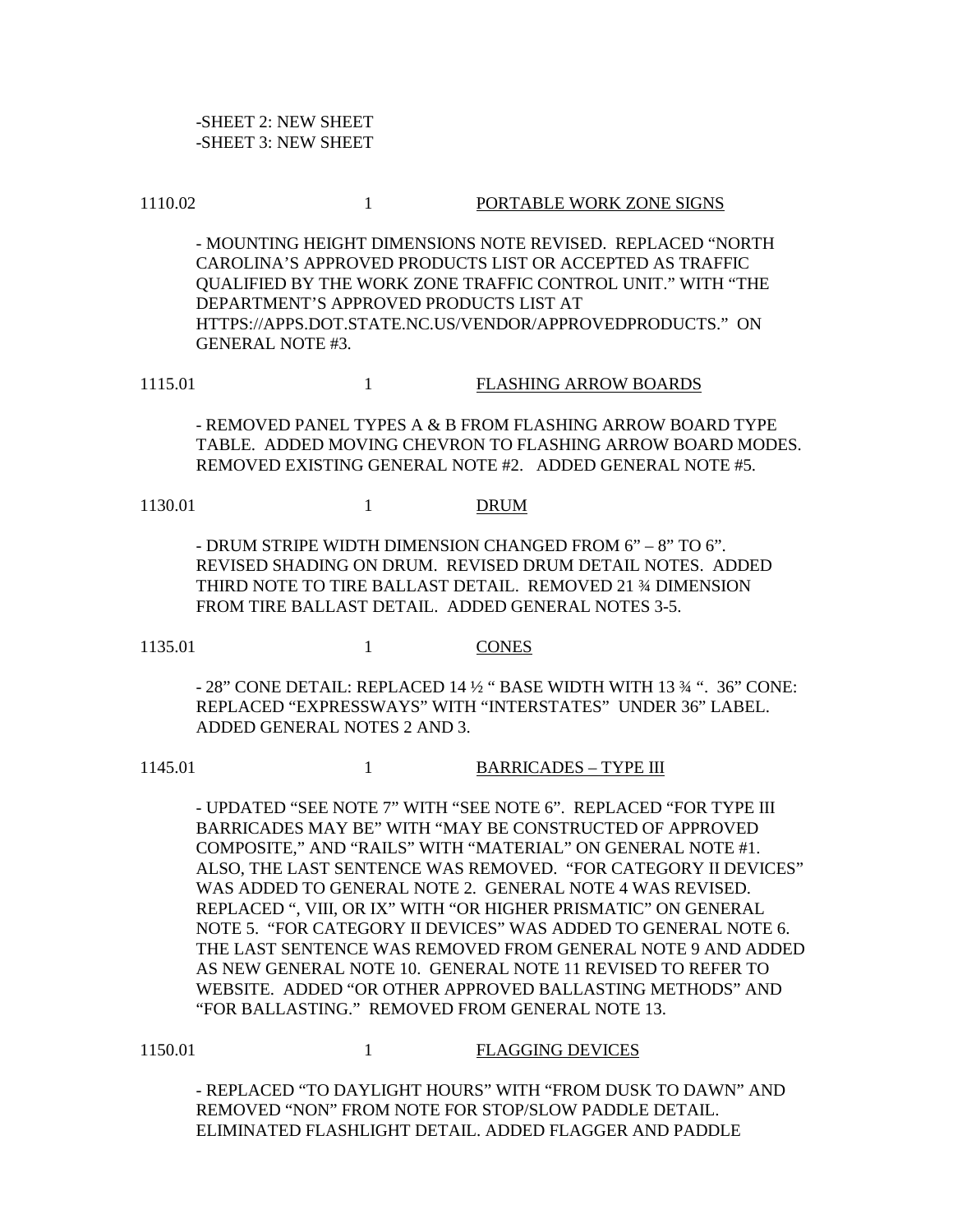PLACEMENT DETAIL. REMOVED EXISTING GENERAL NOTES 6 – 8. ADDED GENERAL NOTE 6.

1160.01 1 160.01 1 TEMPORARY CRASH CUSHION

- DRAWING OF DETAIL SIMPLIFIED AS TO NOT PROMOTE A CERTAIN TYPE OF PRODUCT.

1165.01 1165.01 1 WORK VEHICLE LIGHTING SYSTEMS AND TMA DELINEATION

- TITLE BLOCK CHANGED FROM TRUCK MOUNTED IMPACT ATTENUATOR DELINEATION TO WORK VEHICLE LIGHTING SYSTEMS AND TMA DELINEATION. TRUCK RE-DRAWN AND ENLARGED. TMA REMOVED FROM TRUCK AND LIGHT SYSTEM UPDATED. COVER BAR ADDED TO DUMP. YIELD SIGNS REMOVED. SECOND 'FLATBED' NON-DUMP BODY DETAIL ADDED. ADJUSTED LIGHT SYSTEM OPTIONS NOTATIONS. "\*" NOTE REMOVED. REMOVED EXISTING GENERAL NOTE 1. GENERAL NOTE 1 REVISED (FORMERLY 2). ADDED GENERAL NOTES 2 AND 3.

1170.01 5 POSITIVE PROTECTION

-REVISED STANDARD TITLE.

-SHEET 4: ADDED GENERAL NOTES 1 & 2.

-SHEET 5: NEW SHEET.

1180.01 1 SKINNY DRUM

- REMOVED "OR FLUORESCENT RED-"FROM SKINNY DRUM NOTE. REPLACED 20 WITH 15 ON BALLAST WEIGHT NOTE. REMOVED FIRST SENTENCE AND SWITCHED PLACEMENT OF SECOND AND THIRD IN GENERAL NOTE 1. REMOVED SECOND SENTENCE FROM GENERAL NOTE 2. ADDED GENERAL NOTES 3 THRU 5.

#### **DIVISION 12**

1205.01 2 PAVEMENT MARKINGS – LINE TYPES AND OFFSETS

-UPDATED NOTES TO REDEFINE A "WIDE" LINE PER MUTCD. ADDED ADDITIONAL NOTES TO DEFINE WHEN TO USE 6 INCH LINES AND THE WIDTH OF A GORE LINE. ADDED NEW MINI-SKIP LINE STYLES PER MUTCD. ADD NEW WIDTHS FOR DIAGONAL LINES PER MUTCD.

1205.02 2 PAVEMENT MARKINGS – TWO LANE AND MULTI-LANE ROADWAYS

-REORGANIZED SHEETS AND DETAILS. REMOVED SHEET 3.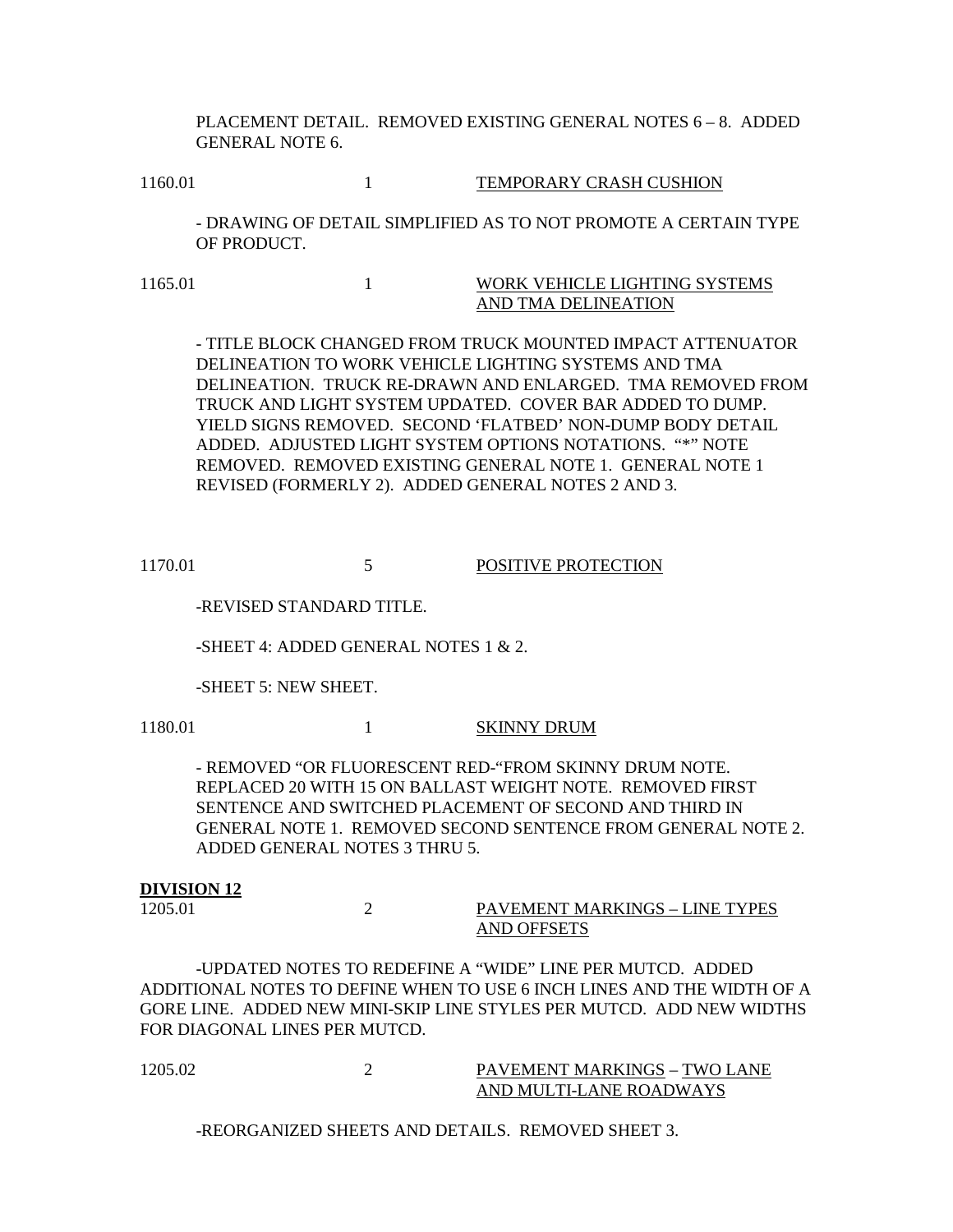# 1205.03 3 PAVEMENT MARKINGS – INTERCHANGES

- REORGANIZED DETAILS. ADDED "MULTI-LANE EXIT" DETAIL ON SHEET 2. MOVED "CLOVERLEAF" DETAIL TO RSD 1205.06, SHEET 3. UPDATED DETAILS PER MUTCD AND NEW MINI-SKIP LINE STYLES.

1205.04 2 PAVEMENT MARKINGS – INTERSECTION -REORGANIZED DETAILS. UPDATED DETAILS WITH NEW MINI-SKIP LINE STYLES

1205.05 1 PAVEMENT MARKINGS – TURN LANES

-UPDATED DETAILS WITH NEW MINI-SKIP LINE STYLES

1205.06 3 PAVEMENT MARKINGS

-REORGANIZED SHEETS AND DETAILS. REMOVED SHEET 4. ADDED "MULTI-LANE" EXIT DETAIL ON SHEET 2. ADDED "CLOVERLEAF" AND "ROUTE SPLIT" DETAIL ON SHEET 3. MOVED PREVIOUS DETAILS ON SHEET 2 TO NEW RSD 1205.13. PDATED DETAILS PER MUTCD AND NEW MINI-SKIP LINE STYLES.

1205.07 1 PAVEMENT MARKINGS – PEDESTIAN **CROSSWALKS** 

-UPDATED DETAILS PER ADA STANDARDS.

1205.08 8 PAVEMENT MARKINGS – SYMBOLS AND WORD MESSAGES

-ADDED SHEET 2 WITH NEW SYMBOLS.

1205.11 4 PAVEMENT MARKINGS – RAILROAD CROSSINGS

-REVISED AND ADDED NOTES PER MUTCD.

1250.01 3 PAVEMENT MARKER SPACING

-UPDATED CHART AND DETAILS FOR NEW MINI-SKIP LINE STYLES.

1401.01 2 HIGH MOUNT STANDARD

-SHEET 1: ADDED GROUND ROD, CONDUIT AND GROUNDING CONDUCTOR TO POLE FOUNDATION. IDENTIFIED FEEDER CIRCUITS AND CONDUITS IN POLE FOUNDATION. CHANGED WORDING ON CARRIER RING JUNCTION BOX TO "NON-CORROSIVE METAL NEMA 3R JUNCTION BOX" IN TWO LOCATIONS.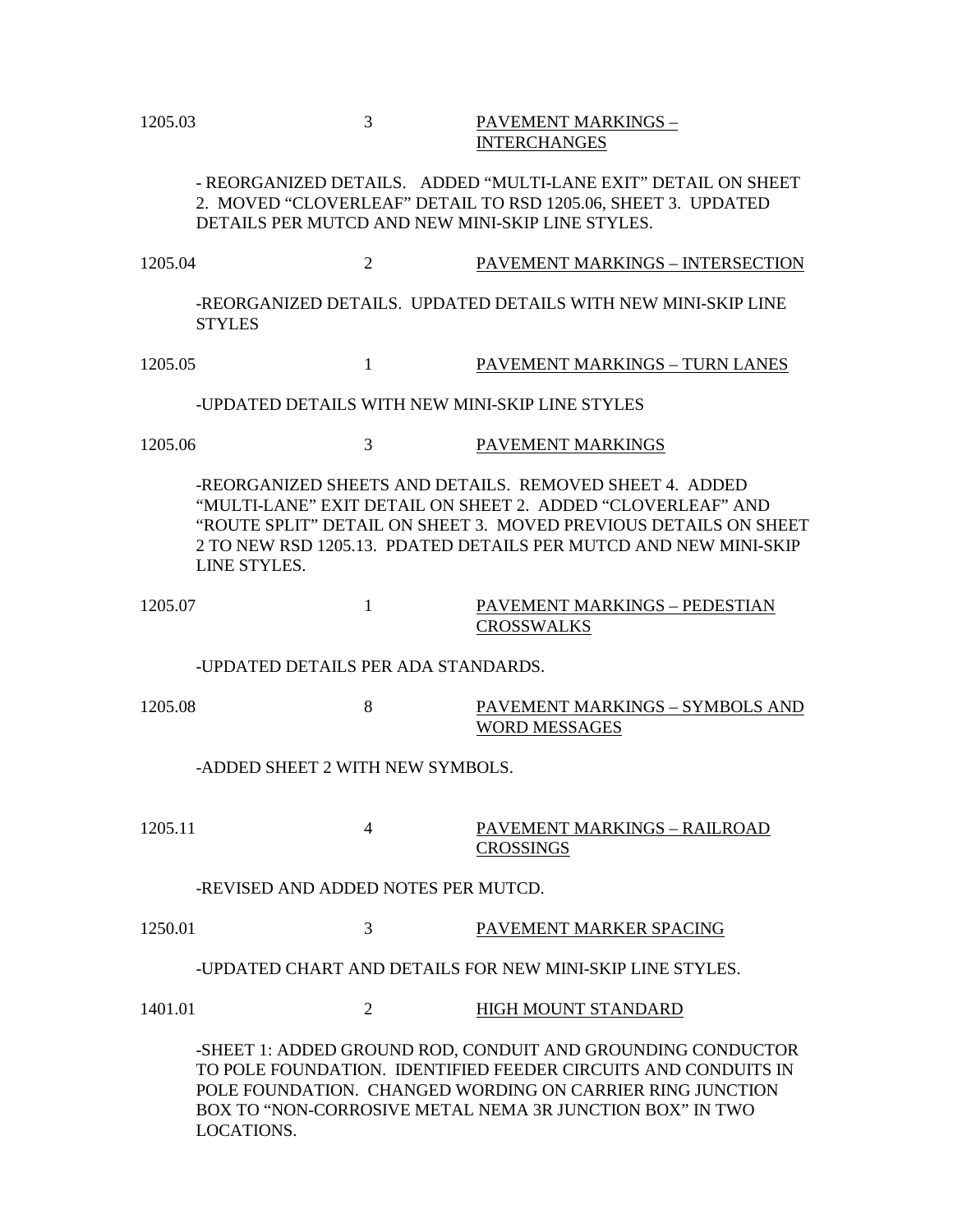CHANGED LUMINAIRE ARRAY TO 6 LUMINAIRES INSTEAD OF 4 TO REFLECT NEW DESIGN STANDARDS.

-SHEET 2: CHANGED WORDING ON CARRIER RING JUNCTION BOX TO "NON-CORROSIVE METAL NEMA 3R JUNCTION BOX".

#### **DIVISION 14**

1402.01 1 HIGH MOUNT FOUNDATION

- ADDED FOUNDATION DESIGN FOR 60' HIGH MASTS. ADDED DIMENSION FOR CONDUIT DEPTH AND FORMING OF FOUNDATION. ADDED NOTE CONCERNING GUARDRAIL.

1403.01 1 HIGH MOUNT LUMINARIES

- CHANGED WORDING OF LENS COVER TO READ "OPEN BOTTOM OR FLAT GLASS LENS".

1404.01 3 LIGHT STANDARDS

-SHEET 1: ADDED SKETCH OF TRANSFORMER BASE ON THE STANDARD PLACEMENT CHANGED WORDING ON AREAS UNDER STANDARD PLACEMENT.

1405.01 3 STANDARD FOUNDATION

- SHEET 1: CHANGED GRADE FOR WORKING AREA AROUND FOUNDATION TO 1.5:1 FROM 1:1. ADD STUB HEIGHT REQUIREMENTS DIAGRAM AND UPDATE ASTM STANDARD NO FROM A36 TO F1554.

- SHEET 2: CHANGED GROUT TO "PROTECTIVE METAL SHROUD" IN ANCHOR BOLT DETAIL. UPDATE ASTM STANDARD NO FROM A36 TO F1554.

- SHEET 3: CHANGED GROUT TO "PROTECTIVE METAL SHROUD" IN ANCHOR BOLT DETAIL. UPDATE ASTM STANDARD NO FROM A36 TO F1554.

1406.01 1 LIGHT STANDARD LUMINARIES

-CHANGED CABLE IN POLE FROM NM TO SO. ADDED ROUND ROD, CONDUIT AND GROUNDING CONDUCTOR IN WIRING DIAGRAM

1407.01 1 ELECTRIC SERVICE POLE AND LATERAL

-CHANGED GROUNDING CONDUCTOR CONDUIT SIZE FROM ½" TO ¾"

1408.01 3 LIGHT CONTROL SYSTEM

-SHEET 1: REMOVED LIGHTNING ARRESTOR FROM INTERIOR PANEL COMPONENT LAYOUT. REMOVED WIRING JOINT SHOWN AT THE NEUTRAL BAR. ADDED DELTA NOTE 11 TO ADVISE OF INSTALLING LIGHTNING ARRESTOR OUTSIDE OF CABINET. CHANGED RATING OF CONTROL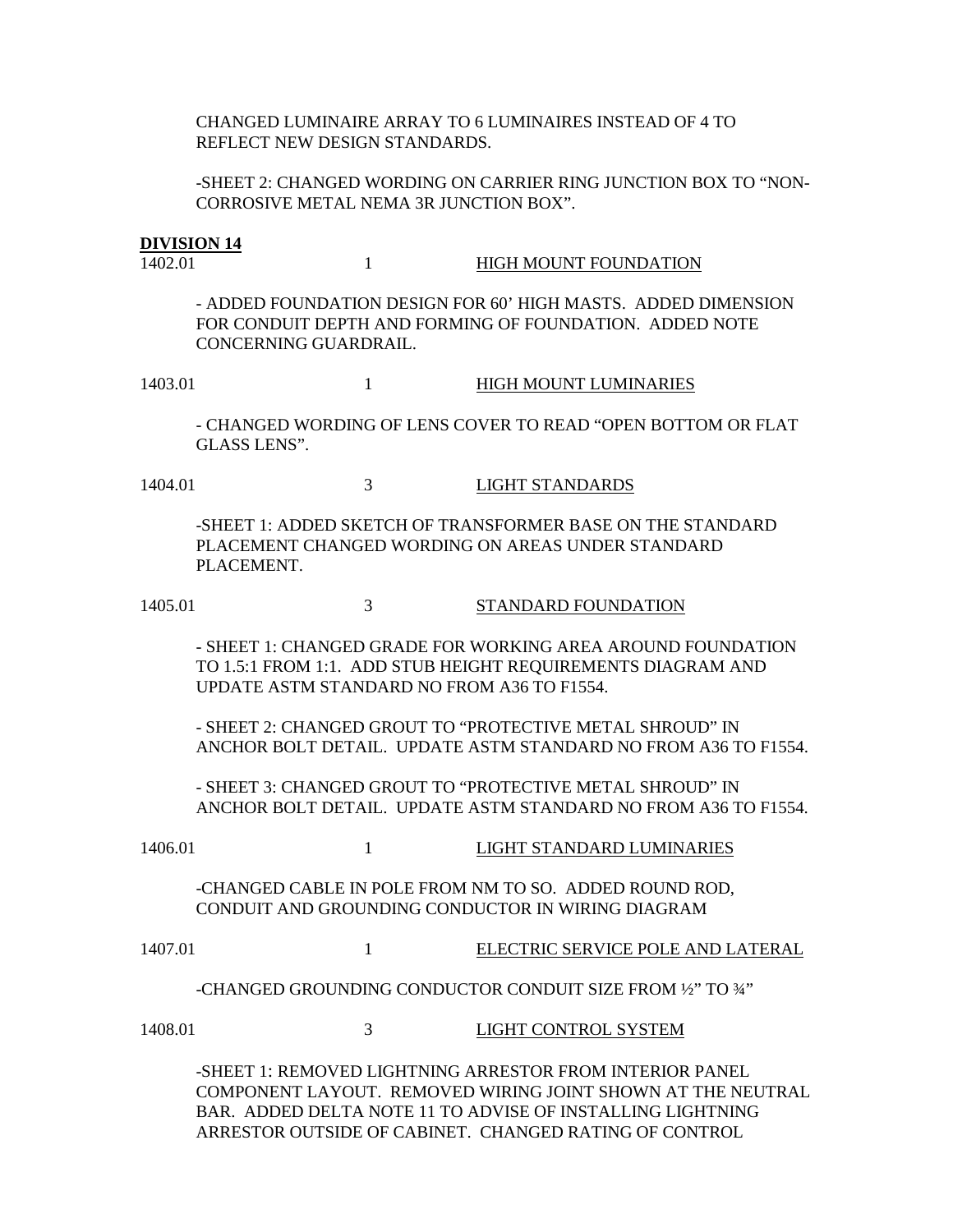CIRCUIT BREAKER FROM 20A TO 15A. CLARIFIED DELTA NOTE 5, ADDING THE WORD "METAL" IN FRONT OF CONDUIT.

-SHEET 2: ADDED PC36 JUNCTION BOX TO STANDARD DRAWING. CHANGED CONDUIT DESIGNATION FROM "C" TO "RGC". ADDED DELTA NOTES FOR JUNCTION BOX. ADDED DELTA NOTE CLARIFYING USE OF RGC VERSUS PVC CONDUIT. ADDED DELTA NOTE ABOUT INSTALLING ARRESTOR OUTSIDE OF CABINET. CHANGED SIZE OF CONDUIT FOR GROUNDING CONDUCTOR FROM ½" TO ¾".

-SHEET 3: REMOVED THE WORD "PADLOCKABLE" FROM ENCLOSURE SERVICE CIRCUIT BREAKER HANDLE. ADDED "PADLOCKABLE" TO DOOR HANDLE. ON CABINET LABEL CHANGED "W.O." TO "TIP". REVISED DELTA NOTE 3.

1411.01 1411.01 1 ELECTRICAL JUNCTION BOXES

-STONE AROUND PC JUNCTION BOX CHANGED FROM ABC TO #67 WASHED STONE. INCREASED THE DEPTH OF STONE BELOW JUNCTION BOX FROM 6" TO 12". REMOVED SLOPE AROUND PC JUNCTION BOX TO INSTALL FLUSH WITH GRADE. REMOVED GROUND ROD FROM PC JUNCTION BOX. ADDED TIER DESIGNATION TO COVER.

1412.01 2 UNDERPASS LIGHTING

-SHEET 1: RGS CHANGED TO RGC. CHANGED DETAIL A COMPONENT 10 TO "DROP-IN OR EXPANSION" ANCHOR INSTEAD OF "ADHESIVE" ANCHOR. CLARIFIED DELTA NOTE 2 ABOUT EXPANSION JOINTS. CHANGED DELTA NOTE 3 TO REFERENCE EXPANSION ANCHOR UNITS INSTEAD OF ADHESIVE ANCHORS.

-SHEET 2: CORRECTED MISSPELLING IN DELTA NOTE 2. ADDED DELTA NOTE 4. CHANGED WORDING OF "RGS CONDUIT" TO "RGC". REMOVED ADHESIVE ANCHOR SPECS. CHANGED SIZE OF GROUNDING CONDUCTOR CONDUIT TO ¾".

| <b>DIVISION 15</b><br>1525.01 |                                    | PRECAST SANITARY SEWER MANHOLE                                    |
|-------------------------------|------------------------------------|-------------------------------------------------------------------|
|                               | -DELETED                           |                                                                   |
| 1525.02                       |                                    | PRECAST CONCRETE SANITARY SEWER<br><b>MANHOLE - OUTSIDE DROP</b>  |
|                               | - NEW TITLE.<br>- DELETED SHEET 2. | - UPDATED DETAILS TO DEPICT USE OF PRECAST COMPONENTS.            |
| 1525.03                       |                                    | PRECAST SANITARY SEWER DROP<br>MANHOLE – 5' DIAMETER OUTSIDE DRIP |

-DELETED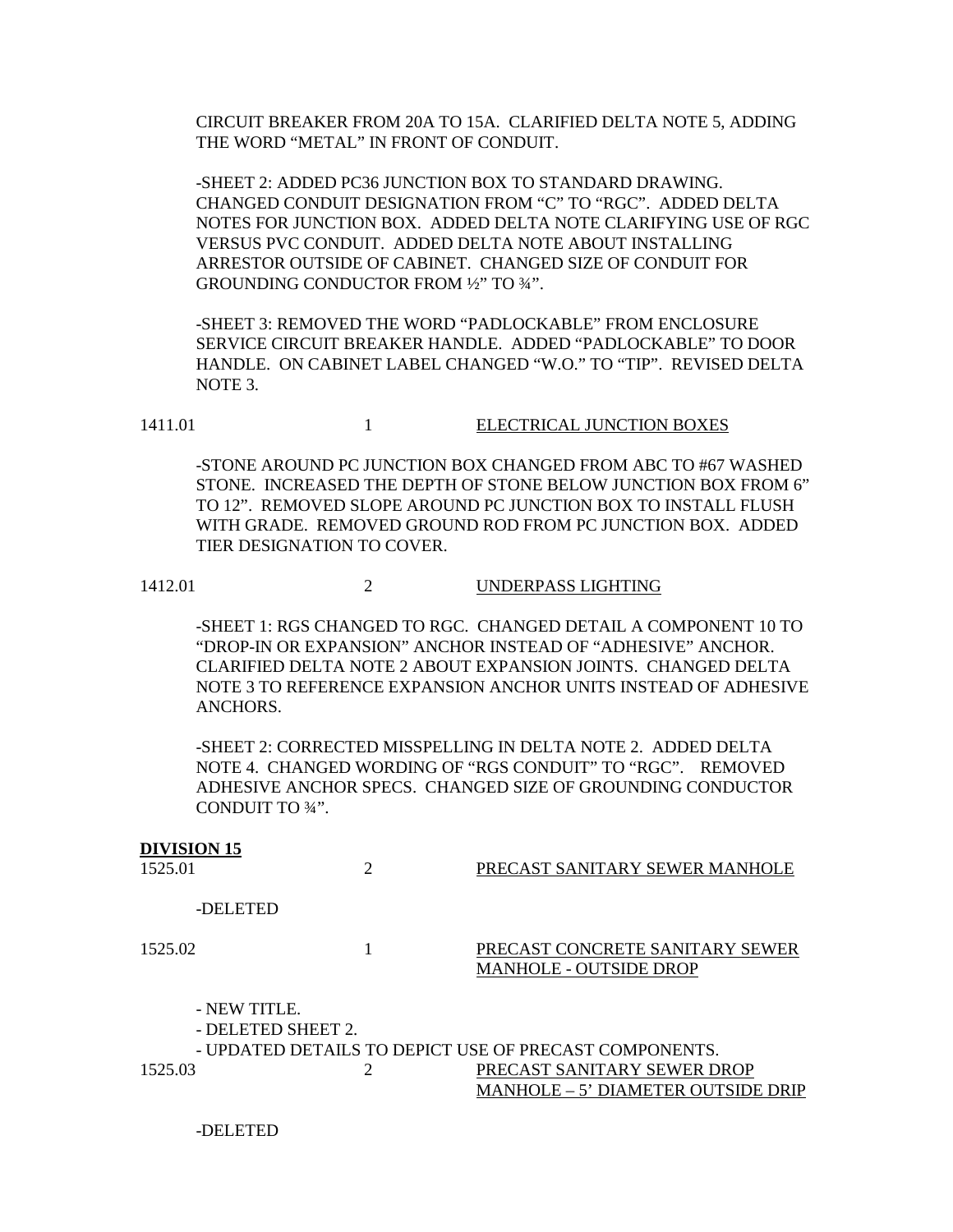| 1525.04                                                                                                                                                                                                                                                                                                                                                                                                                                                    |                                                 | $\mathbf{1}$   | PRECAST SANITARY SEWER DROP<br>MANHOLE - 5' DIAMETER                                                                 |
|------------------------------------------------------------------------------------------------------------------------------------------------------------------------------------------------------------------------------------------------------------------------------------------------------------------------------------------------------------------------------------------------------------------------------------------------------------|-------------------------------------------------|----------------|----------------------------------------------------------------------------------------------------------------------|
|                                                                                                                                                                                                                                                                                                                                                                                                                                                            | -DELETED                                        |                |                                                                                                                      |
| 1525.05                                                                                                                                                                                                                                                                                                                                                                                                                                                    |                                                 | $\mathbf{1}$   | PRECAST CONCRETE AND BRICK<br>SANITARY SEWER MANHOLE                                                                 |
|                                                                                                                                                                                                                                                                                                                                                                                                                                                            | -DELETED                                        |                |                                                                                                                      |
| 1525.06                                                                                                                                                                                                                                                                                                                                                                                                                                                    |                                                 | $\overline{2}$ | PRECAST CONCRETE SANITARY SEWER<br>MANHOLE WITH CAST-IN-PLACE<br><b>BOTTOM</b>                                       |
|                                                                                                                                                                                                                                                                                                                                                                                                                                                            | -NEW TITLE.<br>MANHOLE BASE AND BOTTOM SECTION. |                | - REVISED DETAILS TO LIMIT SCOPE TO THE CONSTRUCTION OF THE<br>- ADDED SHEET 2 (FOOTING AND REINFORCEMENT SCHEDULE). |
| <b>DIVISION 16</b>                                                                                                                                                                                                                                                                                                                                                                                                                                         |                                                 |                |                                                                                                                      |
| 1605.01                                                                                                                                                                                                                                                                                                                                                                                                                                                    |                                                 | $\mathbf{1}$   | <b>TEMPORARY SILT FENCE</b>                                                                                          |
|                                                                                                                                                                                                                                                                                                                                                                                                                                                            | <b>INSTALLATION</b>                             |                | - ADDED NOTE TO ADDRESS MECHANICAL SLICING METHOD                                                                    |
| 1606.01                                                                                                                                                                                                                                                                                                                                                                                                                                                    |                                                 | 1              | SPECIAL SEDIMENT CONTROL FENCE                                                                                       |
|                                                                                                                                                                                                                                                                                                                                                                                                                                                            | SECTIONS OF SILT FENCE.                         |                | - ADDED NOTE TO ADDRESS ATTACHMENT METHOD OF HARDWARE<br>CLOTH TO POSTS. ADDED NOTE TO ADDRESS INSTALLATION BETWEEN  |
| 1607.01                                                                                                                                                                                                                                                                                                                                                                                                                                                    |                                                 | 1              | <b>GRAVEL CONSTRUCTION ENTRANCE</b>                                                                                  |
|                                                                                                                                                                                                                                                                                                                                                                                                                                                            | <b>VEHICLES</b>                                 |                | – ADDED NOTE TO PREVENT BYPASS OF ENTRANCE BY CONSTRUCTION                                                           |
| 1622.01                                                                                                                                                                                                                                                                                                                                                                                                                                                    |                                                 | $\mathbf{1}$   | <b>GUIDE FOR TEMPORARY BERMS AND</b><br><b>SLOPE DRAIN</b>                                                           |
| -DELETED SILT BASIN DESIGN REQUIREMENT OF 1800 CUBIC FEET OF<br>SEDIMENT STORAGE PER DISTURBED ACRE AND CHANGED SILT BASIN<br>LABEL TO SUMP IN INLET PROTECTION OPTION #1 DRAWING<br>- MODIFIED INLET PROTECTION OPTION #2 DRAWING TO ADDRESS MULTI-<br><b>DIRECTION FLOW.</b><br>- MODIFIED NOTE #2 TO INCLUDE INFORMATION ABOUT T-SECTIONS AND<br><b>ELBOWS AT INLETS</b><br>- MODIFIED NOTE #3 TO REQUIRE SLOPE DRAINS TO EXTEND TO BOTTOM<br>OF SLOPE. |                                                 |                |                                                                                                                      |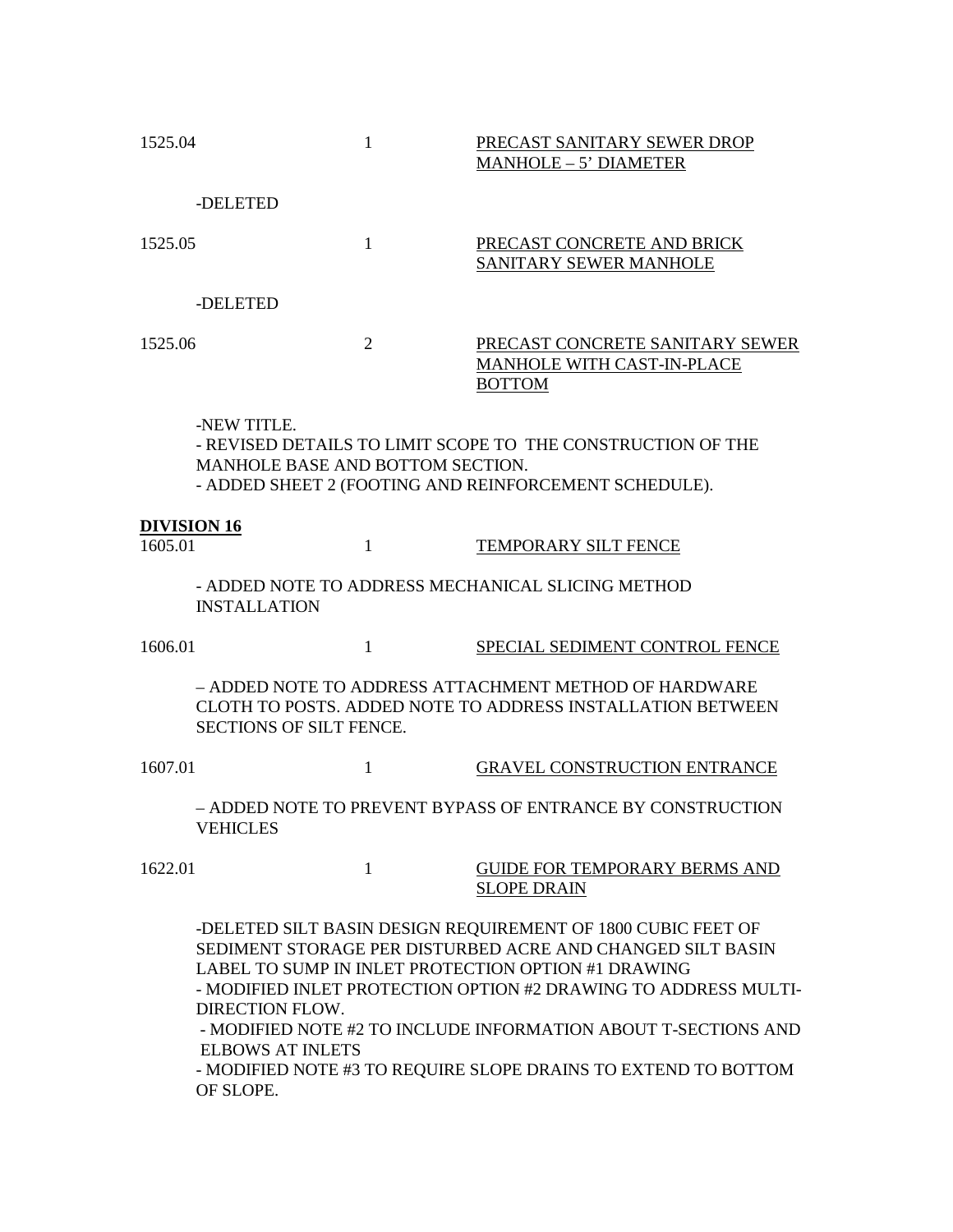- MODIFIED RISER PIPE FROM PERFORATED TO NON-PERFORATED

1630.02 1 SILT BASIN TYPE 'B'

- ADDED COIR FIBER BAFFLE REQUIREMENT IN BASIN.

- ADDED REQUIREMENT FOR SKIMMER TO BE INSTALLED TO RISER PIPE 1 FT. FROM BOTTOM OF BASIN WITH A STONE PAD INSTALLED TO KEEP SKIMMER OFF BOTTOM OF BASIN.

- ADDED SKETCH OF DITCH AT INLET SIDE OF BASIN.

- ADDED REQUIREMENT FOR STONE ENERGY DISSIPATOR AT OUTLET OF BARREL PIPE.

- MODIFIED STANDARD BASIN DIMENSIONS TABLE; DELETED COLUMNS FOR MAXIMUM DRAINAGE AREA AND DENUDED AREA, AND COLUMNS FOR MINIMUM SURFACE AREA AND STORAGE VOLUME.

- MODIFIED NOTE #3 TO INCLUDE DESIGN CRITERIA GUIDELINES FOR SURFACE AREA AND SEDIMENT STORAGE.

- ADDED NOTE #10 TO REQUIRE INTERIOR AND EXTERIOR SLOPES TO BE SEEDED AND MATTED.

– MODIFIED SIDE SLOPES TO HAVE A MAXIMUM OF 1.5:1 SLOPE.

- ADDED NOTE FOR COIR FIBER BAFFLE REQUIREMENT FOR BASINS AT OUTLETS AND DRAINAGE INLETS.

#### 1630.03 1 TEMPORARY SILT DITCH

– ADDED NOTE TO CONSTRUCT NON-VERTICAL SIDE SLOPES NOT GREATER THAN 1.5:1.

- ADDED NOTE TO SEED BERM CREATED BY EXCAVATED MATERIAL.

1630.04 1 STILLING BASIN FOR PUMPED EFFLUENT

– MODIFIED BOTTOM OF BASIN TO BE 1 FT. BELOW GROUND SURFACE AND BOTTOM OF STONE. DRAIN AND CHANGED MINIMUM DIKE HEIGHT FROM 3 FT. TO 2 FT.

1630.05 1 TEMPORARY DIVERSION

- ADDED NOTE TO CONSTRUCT NON-VERTICAL SIDE SLOPES NOT GREATER THAN 1.5:1.

- ADDED NOTE TO SEED BERM CREATED BY EXCAVATED MATERIAL.

1630.06 1 SPECIAL STILLING BASIN

– ADDED NOTE SPECIFYING GRADE OF SEDIMENT CONTROL STONE. - ADDED NOTE TO ALLOW WOODEN PALLETS TO BE USED IN LIEU OF STONE UNDER BAG.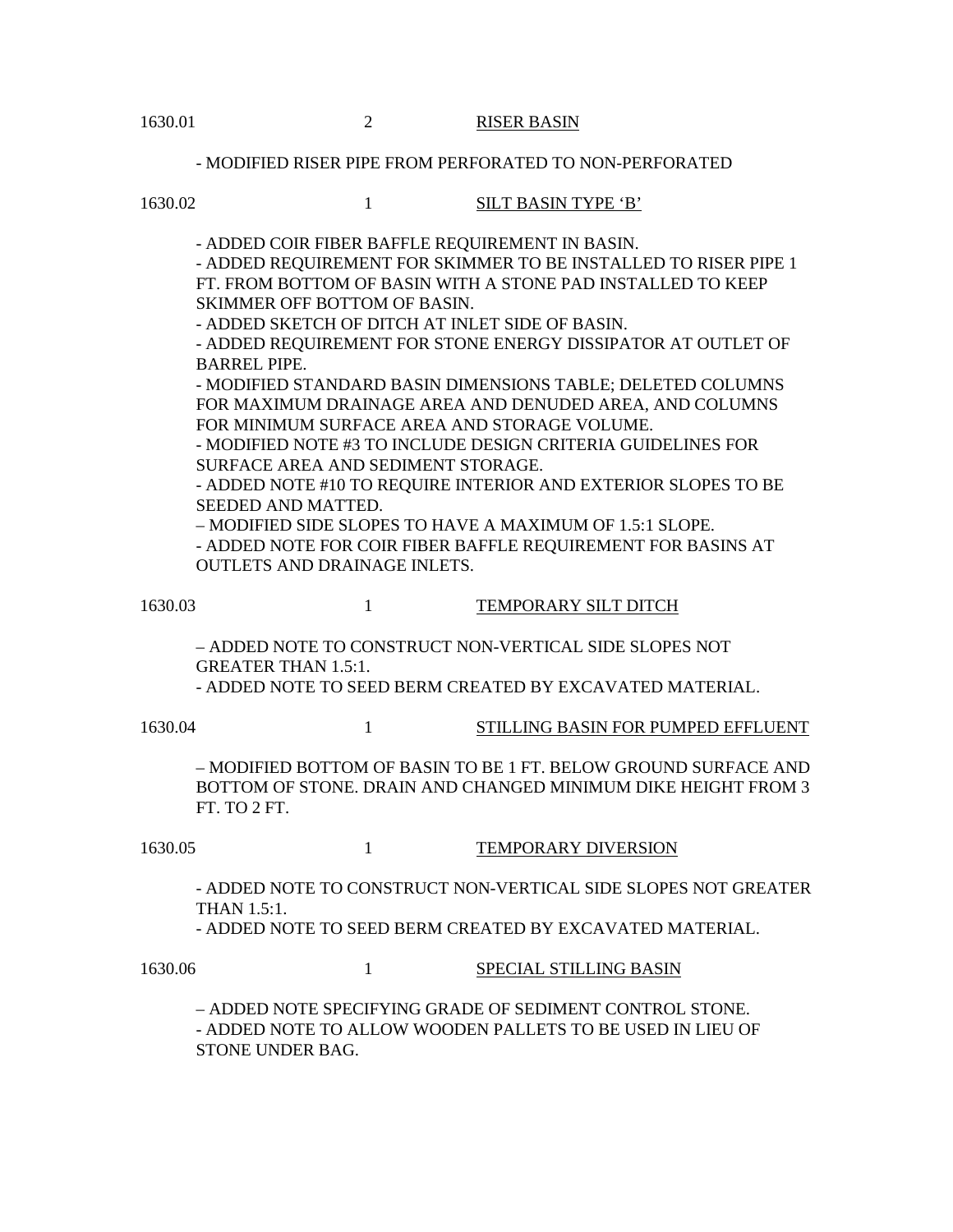- ADDED NOTE TO ADDRESS ATTACHMENT METHOD OF HARDWARE CLOTH TO POSTS.

| 1633.01 | $\mathbf{1}$                                                                                                                                                                                                                   | TEMPORARY ROCK SILT CHECK TYPE A                                                                                                                                                                                                                                                                                                                                                                |
|---------|--------------------------------------------------------------------------------------------------------------------------------------------------------------------------------------------------------------------------------|-------------------------------------------------------------------------------------------------------------------------------------------------------------------------------------------------------------------------------------------------------------------------------------------------------------------------------------------------------------------------------------------------|
|         | - CHANGED MINIMUM TOTAL HEIGHT OF CHECK TO 2 FT.<br>- CHANGED MINIMUM WEIR DEPTH TO 1'<br>- DELETED STONE APRON ON DOWNSTREAM SIDE OF SILT CHECK                                                                               | - CHANGED MINIMUM WIDTH OF STONE AT TOP OF CHANNEL TO 1 FT.                                                                                                                                                                                                                                                                                                                                     |
| 1633.02 | $\mathbf{1}$                                                                                                                                                                                                                   | TEMPORARY ROCK SILT CHECK TYPE B                                                                                                                                                                                                                                                                                                                                                                |
|         | ON UPSTREAM SIDE OF CHECK.                                                                                                                                                                                                     | - DELETED REQUIREMENT FOR SEDIMENT CONTROL STONE TO BE PLACED                                                                                                                                                                                                                                                                                                                                   |
| 1634.01 | 1                                                                                                                                                                                                                              | <b>TEMPORARY ROCK SEDIMENT DAM</b><br>TYPE A                                                                                                                                                                                                                                                                                                                                                    |
|         | <b>DAM</b>                                                                                                                                                                                                                     | - ADDED NOTE TO REQUIRE COIR FIBER BAFFLES ON UPSTREAM SIDE OF                                                                                                                                                                                                                                                                                                                                  |
| 1634.02 | $\mathbf{1}$                                                                                                                                                                                                                   | TEMPORARY ROCK SEDIMENT DAM<br>TYPE B                                                                                                                                                                                                                                                                                                                                                           |
|         | - CHANGED MINIMUM DEPTH OF WEIR TO 12".<br><b>GROUND ELEVATION.</b><br>- DELETED STONE APRON ON DOWNSTREAM SIDE OF DAM<br>- CHANGED MINIMUM WEIR LENGTH FROM 2 FT. TO 4 FT.<br>PLUS 4'.<br>ACRE.<br>DAM.<br>SEEDED AND MATTED. | - CHANGED TOTAL MAXIMUM HEIGHT OF DAM TO 5 FT. ABOVE NATURAL<br>- CHANGED STONE WIDTH AT TOP OF WEIR SECTION TO WEIR LENGTH<br>- CHANGED SEDIMENT STORAGE VOLUME REQUIREMENT FROM 1800<br><b>CUBIC FEET PER DISTURBED ACRE TO 3600 CUBIC FEET PER DISTURBED</b><br>- ADDED NOTE TO REQUIRE COIR FIBER BAFFLES ON UPSTREAM SIDE OF<br>- ADDED NOTE TO REQUIRE INTERIOR AND EXTERIOR SLOPES TO BE |
| 1635.01 | 1                                                                                                                                                                                                                              | ROCK PIPE INLET SEDIMENT TRAP<br>TYPE A                                                                                                                                                                                                                                                                                                                                                         |
|         | - ADDED EARTH BERM REQUIREMENTABOVE STONE AND PIPE.                                                                                                                                                                            | - CHANGED SEDIMENT STORAGE VOLUME REQUIREMENT FROM 1800                                                                                                                                                                                                                                                                                                                                         |

CUBIC FEET PER DISTURBED ACRE TO 3600 CUBIC FEET PER DISTURBED ACRE.

- ADDED NOTE FOR VEHICULAR TRAVEL LANE RESTRICTION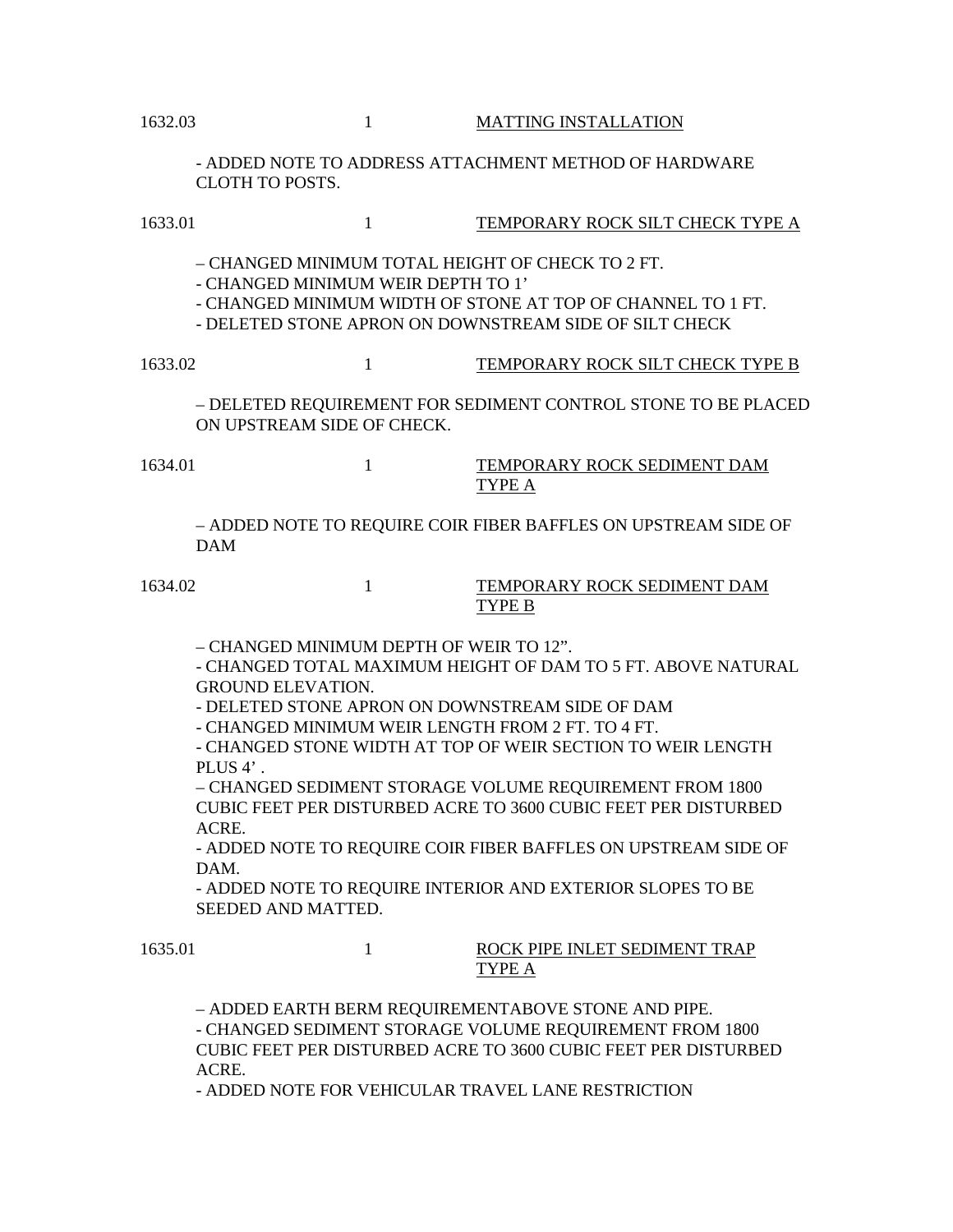#### 1635.02 1 ROCK PIPE INLET SEDIMENT TRAP TYPE A

- ADDED EARTH BERM REQUIREMENT ABOVE STONE AND PIPE. - CHANGED SEDIMENT STORAGE VOLUME REQUIREMENT FROM 1800 CUBIC FEET PER DISTURBED ACRE TO 3600 CUBIC FEET PER DISTURBED ACRE.

- CHANGED MAXIMUM DIAMETER OF PIPE TO 24"

#### **DIVISION 17**

# 1700.01 2 ELECTRICAL SERVICE OPTIONS

- MOVED CONNECTION DETAIL TO SHEET 2. - ADDED SHEET 2.

1700.02 2 ELECTRICAL SERVICE GROUNDING

- SHEET 1: ADDED OPTIONAL USE OF NON-THREADED UL LISTED COUPLERS FOR SECTIONAL ELECTRODES.

- SHEET2: NEW DRAWING WITH DETAILS FOR WOOD POLE INSTALLATION INCLUDING EXTRA GROUNDING ELECTRODE CONDUCTOR LENGTH FOR TESTING PURPOSES.

1705.01 2 SIGNAL HEADS – VEHICLE ASSEMBLIES

- SHEET 1: ADDED WIRE ENTRANCE AND CLOSURE CAP LABELS.

- SHEET 2: UPDATE TO INCLUDE FYA CLEARANCES.

1705.02 6 SIGNAL HEADS – PEDESTRIAN ASSEMBLIES

-SHEET 1: MODIFY PEDESTRIAN PUSHBUTTON SIGN (R10-3 D OR E), ADD VEHICULAR HEAD.

-SHEET 2: MODIFY PEDESTRIAN PUSHBUTTON SIGN (R10-3 D OR E), ADDED BONDING REQUIREMENT.

-SHEET 3: NEW DRAWING

-SHEET 4: MODIFY PEDESTRIAN PUSHBUTTON SIGN (R10-3 D OR E), ADDED BONDING REQUIREMENT.

-SHEET 5: UPDATE PREVIOUS SHEET WITH PEDESTRIAN PUSHBUTTON SIGN (R10-3 D OR E).

-SHEET 6: NEW DRAWING.